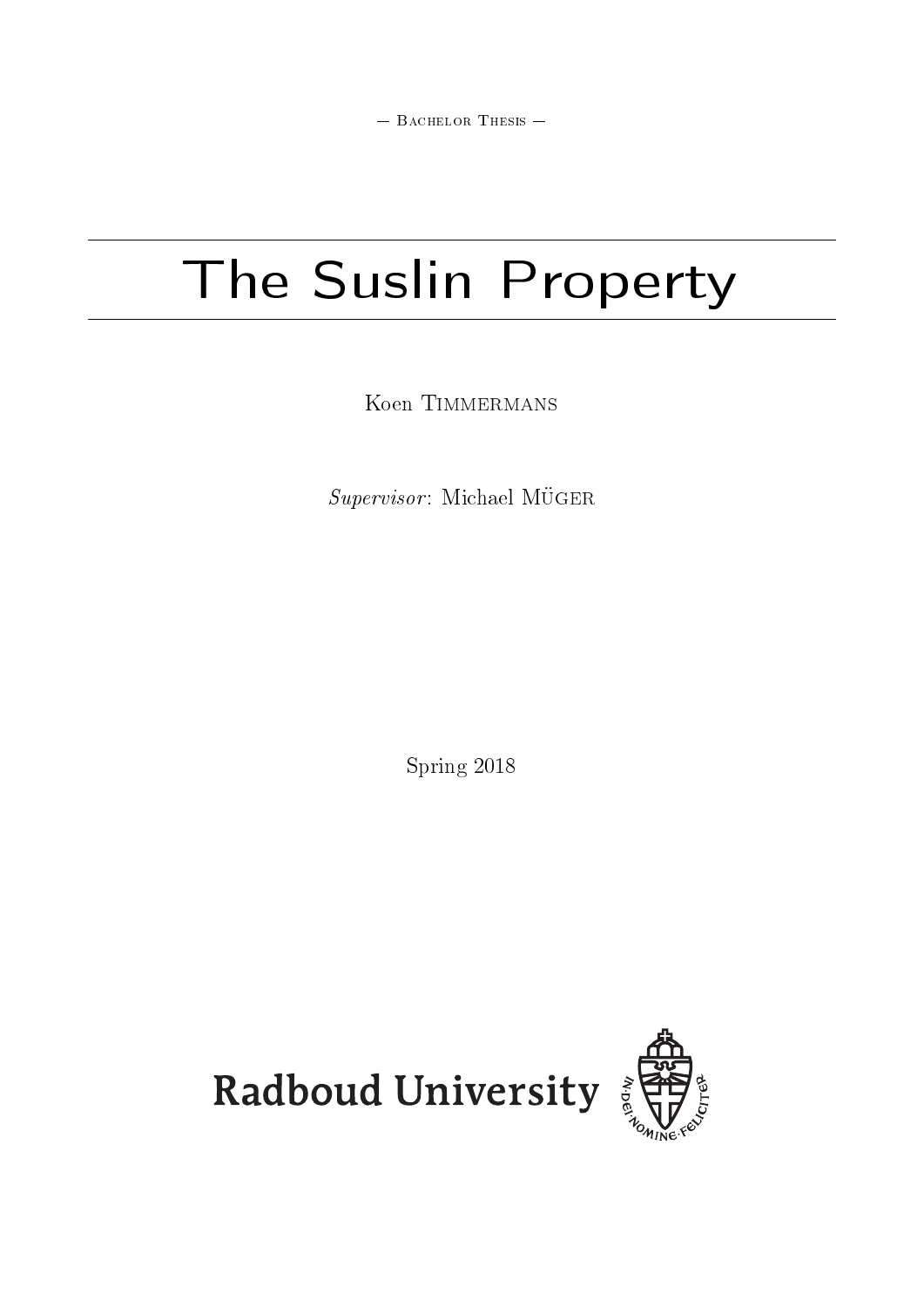## Contents

| $\mathbf{1}$ | Introduction                                                                                                                                                                                                                                                                                                                                                                                                                                                                                          | 3                          |
|--------------|-------------------------------------------------------------------------------------------------------------------------------------------------------------------------------------------------------------------------------------------------------------------------------------------------------------------------------------------------------------------------------------------------------------------------------------------------------------------------------------------------------|----------------------------|
| $\bf{2}$     | The Suslin property<br>Definition and motivation with a subsequently and the set of the set of the set of the set of the set of the set of the set of the set of the set of the set of the set of the set of the set of the set of the set of the set<br>2.1<br>Products of separable spaces entering the set of the set of the space of separable space in the set of the set of the set of the set of the set of the set of the set of the set of the set of the set of the set of the set o<br>2.2 | 5<br>$\overline{5}$<br>6   |
|              | 2.3                                                                                                                                                                                                                                                                                                                                                                                                                                                                                                   | 7                          |
| 3            | Martin's Axiom<br>31<br>3.2<br>Smaller partial orders entering the state of the state of the state of the state of the state of the state of the state of the state of the state of the state of the state of the state of the state of the state of the stat<br>33                                                                                                                                                                                                                                   | 9<br>9<br>10<br>11         |
| 4            | More equivalents of $MA_{\kappa}$<br>4.1<br>4.2<br>4.3<br>The $MA_{\kappa}$ equivalence theorem.<br>4.4                                                                                                                                                                                                                                                                                                                                                                                               | 14<br>14<br>15<br>17<br>20 |
| 5            | The Suslin property again                                                                                                                                                                                                                                                                                                                                                                                                                                                                             | 21                         |
| 6            | The Galvin-Laver counterexample                                                                                                                                                                                                                                                                                                                                                                                                                                                                       | 23                         |
|              | References                                                                                                                                                                                                                                                                                                                                                                                                                                                                                            | 25                         |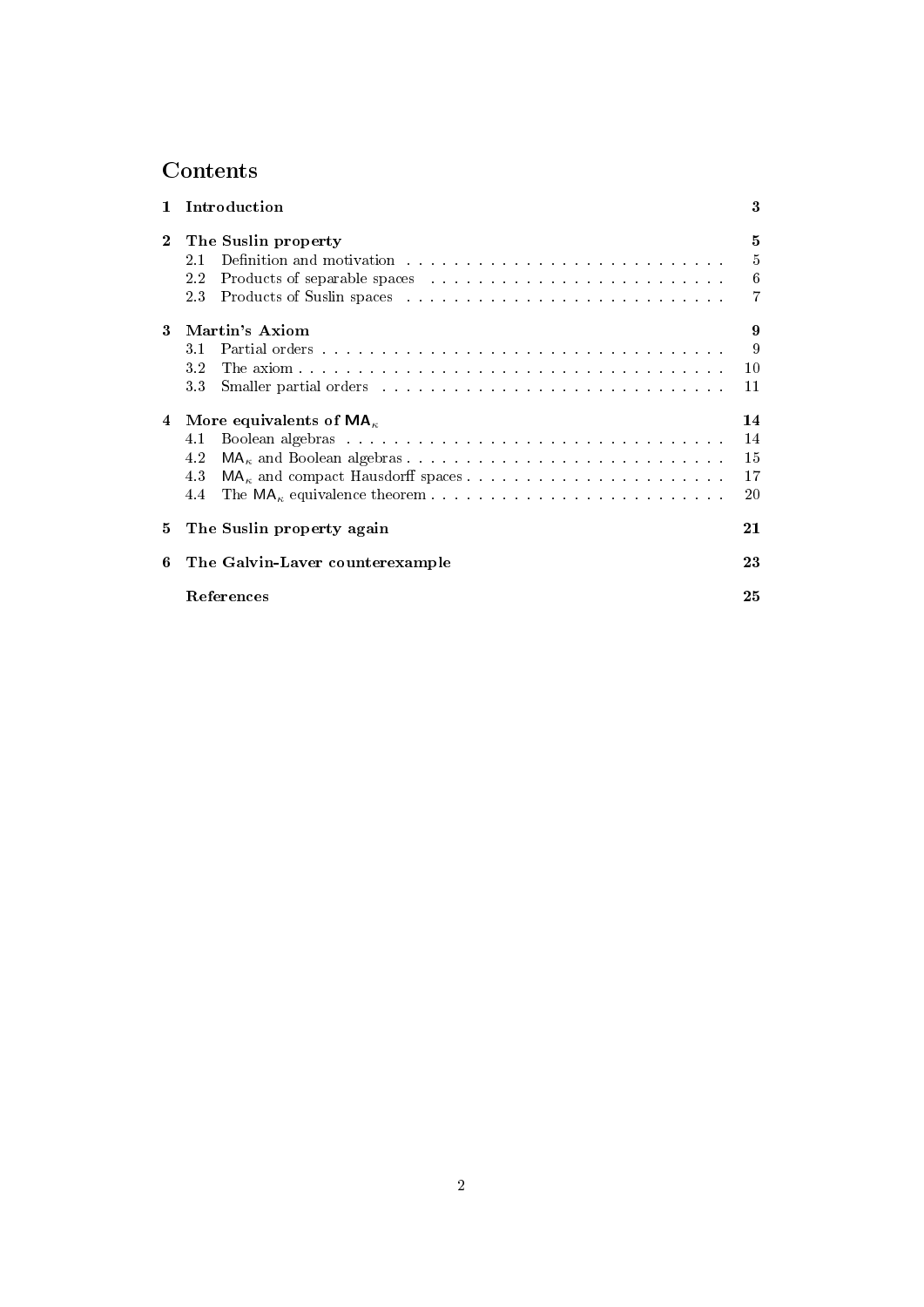## 1 Introduction

Research on the Suslin property started in 1920. In that year, one of Russian mathematician Mikhail Suslin's questions got published:

Un ensemble ordonne (lineairement) sans sauts ni lacunes et tel que tout ensemble de ses intervalles (contenant plus qu'un élément) n'empiétant pas les uns sur les autres est au plus dénombrable, est-il nécessairement un continu linéaire (ordinaire)?"  $-$ [11], Problème 3

Is a (linearly) ordered set, without jumps or gaps and such that any set of its (nonempty and non-singleton) intervals that do not overlap each other is at most countable, necessarily an (ordinary) linear continuum? Unfortunately, Suslin died one year prior to this publication at the age of 24 during the Russian Civil War, so he had no chance to do more research on the answer of this question.

Over the years, the question was redened to be described in terms and concepts from topology, and eventually the statement for topological spaces `every family of mutually disjoint non-empty open sets is countable' became known as the Suslin property.

For this thesis, I have researched one of the aspects of the Suslin property, namely the question whether the product of two Suslin spaces is again a Suslin space. Chapters 2 and 5 are mainly about this.

It turns out that this question is undecidable in Zermelo-Fraenkel set theory. It needs an additional axiom, Martin's Axiom, before the question can be answered affirmatively. This axiom is introduced in Chapter 3. There are some interesting statements that are equivalent to Martin's Axiom, at the end of Chapter 3 and in Chapter 4 we will state three other notions and prove their equivalence. Most of chapter 3 and 4 are rewritten and more detailed versions of theorems and proofs in Sections II.2 and II.3 of [6], one of the primary resources for this thesis.

Finally, in Chapter 6, we give a set-up for a construction of two Suslin spaces with a non-Suslin product. The full proof of this is very elaborate and exceeds the level of a bachelor thesis, but the details can be found in [5].

Suslin's original question also turned out to be undecidable within ZFC. While this is an interesting subject on its own, I won't elaborate on that particular question any more in this thesis.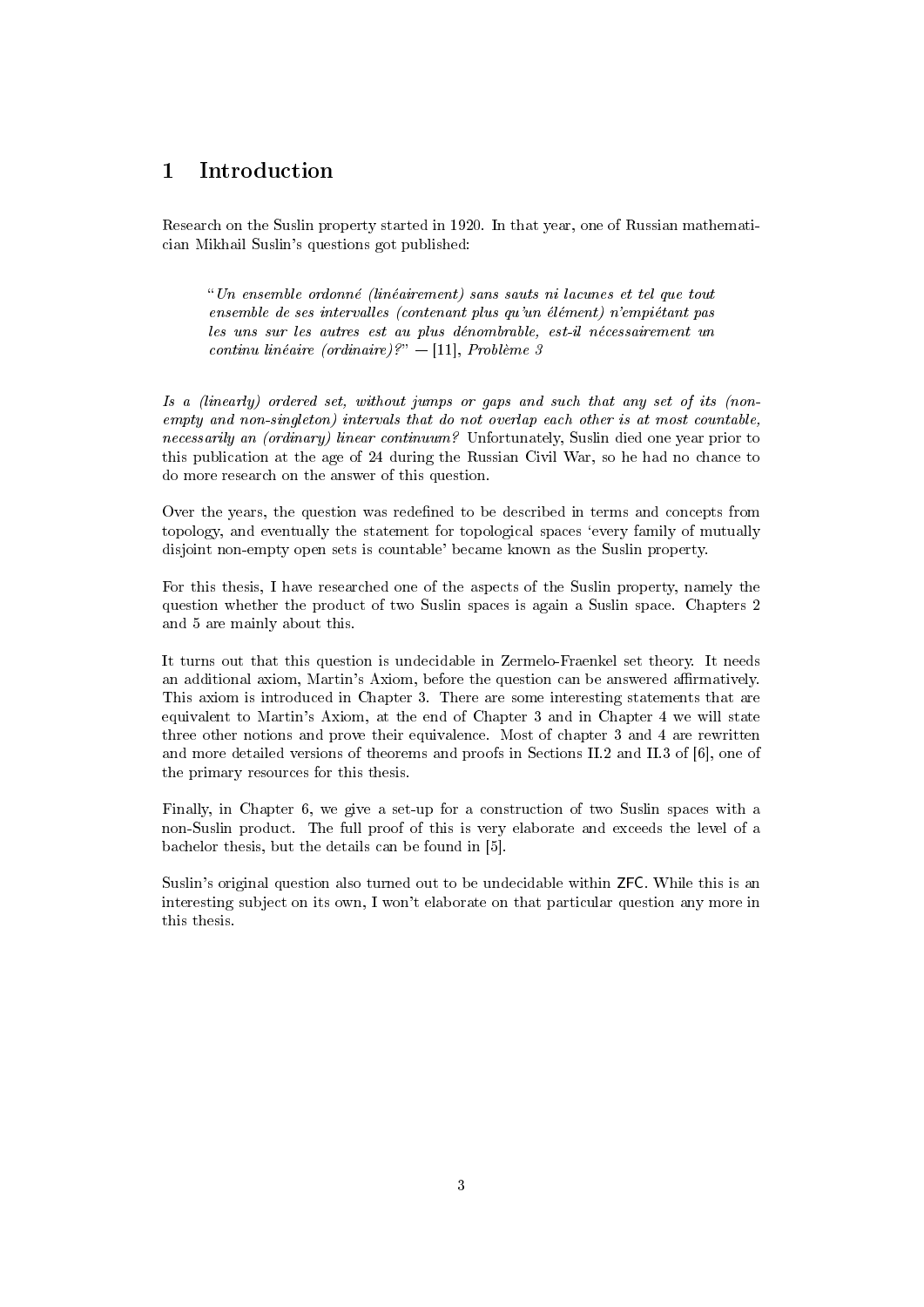## Preliminaries on cardinal numbers

This section is partly meant to give some preliminaries on cardinal numbers, and partly to explain certain notions centered around cardinal numbers that appear in this thesis and might be confusing. It is not very formal or mathematically complete, as there are enough resources for this, for example [1], Chapter 5 or [8], Section 1.1. Some knowledge of ordinal numbers is assumed, see for example Section 4.2 of [1].

- We say that sets  $A$  and  $B$  have the same cardinality if there exists a bijection  $f: A \longrightarrow B$ . 'Having the same cardinality' is an equivalence relation so we can we can speak of the smallest ordinal number  $\kappa$  such that A and  $\kappa$  have the same cardinality. We define this  $\kappa$  as the cardinality of A and denote this by |A|. An ordinal number  $\kappa$  is called a cardinal (number) if there is a set A with  $|A| = \kappa$ .
- We define  $\mathbb{N} := \{0, 1, 2, \dots\}$  and  $\mathbb{N}_{>0} := \{1, 2, 3, \dots\}$ . These sets have the same cardinality (by the bijection  $f(n) = n + 1$ ), which we denote by the cardinal  $\omega$ . The set of real numbers has cardinality  $2^{\omega}$  and is strictly larger than  $\omega$  by Cantor's diagonal argument. In this text, we mostly use  $\omega$  and  $2^{\omega}$  to denote these two cardinalities. We may occasionally use  $|\mathbb{N}|$  and  $|\mathbb{R}|$  so that we can use  $\mathbb N$  and  $\mathbb R$  if we need concrete sets.
- We define  $\omega_1$  as the set of all countable ordinal numbers. This set itself is an ordinal number. If it were countable, then  $\omega_1 + 1$  would also be countable and thus be an element of  $\omega_1$ , which cannot be true since  $\omega_1 < \omega_1 + 1$ . Hence  $\omega_1$  must be uncountable. It is in fact the first uncountable ordinal number, and its cardinality is the first uncountable cardinal number. We use  $\omega_1$  to denote its cardinality, although some authors use  $\aleph_1$ .
- The continuum hypothesis (CH) is the statement 'there is no set whose cardinality is strictly between that of the natural numbers and that of the real numbers' and is independent of the ZFC axioms. It is equivalent to the statement that  $\omega_1 = 2^{\omega}$ , so if we assume the converse, then  $\omega_1$  would be one such cardinality that is strictly between that of the natural numbers and that of the real numbers.
- Often, we need to index a set that has some fixed cardinality, say  $\kappa$ . Instead of writing  $\{x_\alpha\}_{\alpha\in I}$  for some index set I with  $|I| = \kappa$ , we simply write  $\{x_\alpha\}_{\alpha\leq \kappa}$ . This also is common practice in other texts. It makes sense since for every cardinal number  $\kappa$  there are exactly  $\kappa$  many ordinal numbers  $\alpha$  with  $\alpha < \kappa$ . However, we do never use the fact that they are ordinal numbers so they can just be seen as index symbols. The notation  $A \subseteq \kappa$  is used to denote a subset of all ordinal numbers less than  $\kappa$ . Sometimes a concrete index set is still used, if we need some structure on it or just for clarity.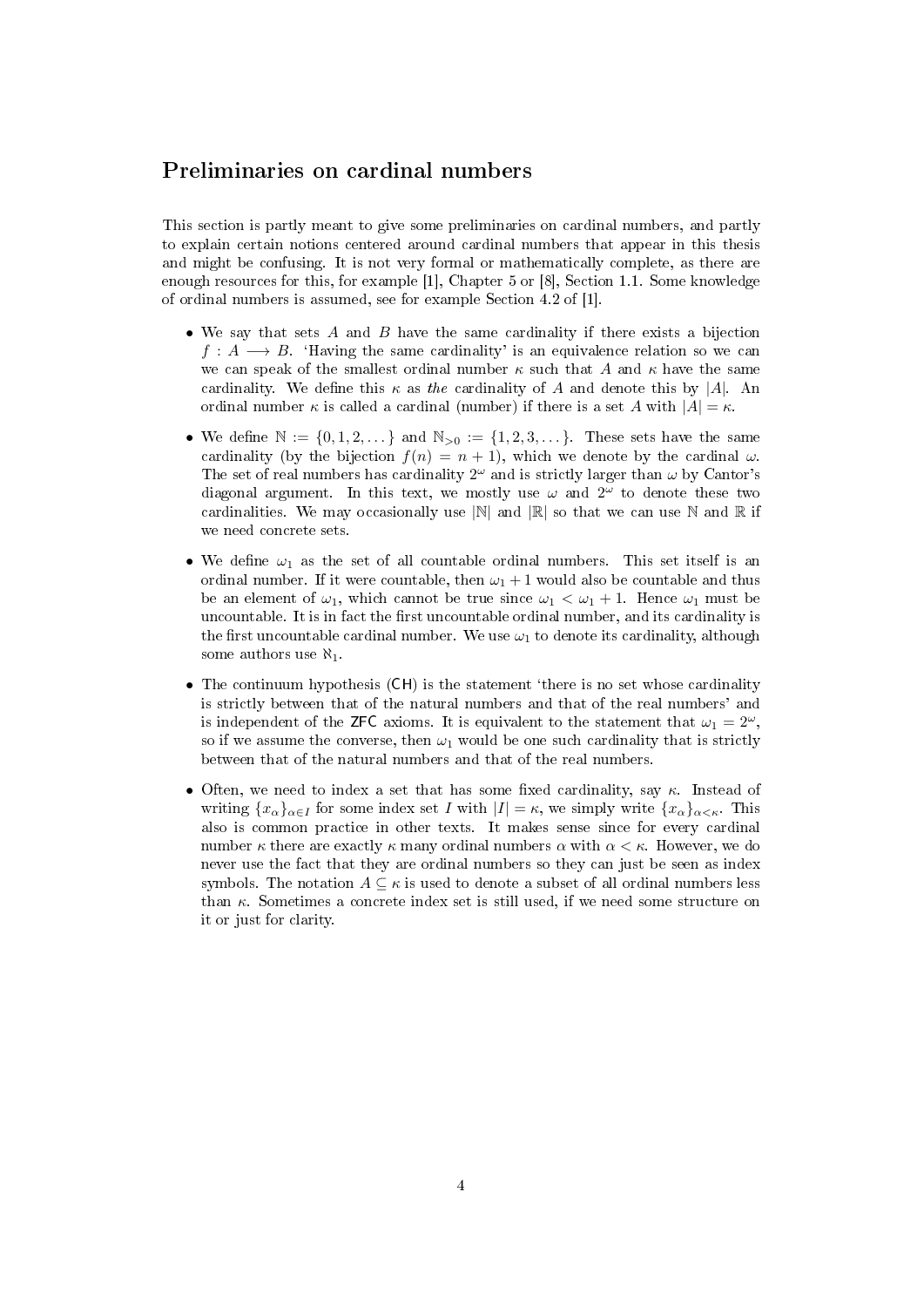## 2 The Suslin property

#### 2.1 Definition and motivation

We begin with defining what the Suslin propery exactly is, and where it originated.

**Definition 2.1.** A topological space X has the Suslin property if every family of pairwise disjoint non-empty open subsets of  $X$  is countable.

Topological spaces with the Suslin property are also called Suslin spaces and were introduced in order to characterize the order type of the real numbers. It was well-known that any total order  $(P, \leq)$  that satisfies

- $(1)$  P has no first or last element,
- (2) P is connected in the order topology, and
- (3)  $P$  is separable in the order topology

is isomorphic to  $(\mathbb{R}, \leq)$ .

 $S$ uslin<sup>1</sup> asked, as noted in the Introduction but now more modernly stated, whether it is possible to replace property (3) by the property

 $(3')$  P has the Suslin property in the order topology.

In Proposition 2.3, we see that separability implies the Suslin property, but not vice versa, so it is not immediately clear whether the property could be exchanged. This leads to the following definition.

**Definition 2.2.** A Suslin line is a total order  $(P, \leq)$  such that P, equipped with the order topology, is Suslin but not separable. The Suslin Hypothesis (SH) is the statement: `There are no Suslin lines.'

It is clear that property (3) and (3') are equivalent under assumption of SH. If  $P$  is a Suslin line, then there exists a Suslin line  $P'$  that satisfies (1) and (2). Hence SH is equivalent to the statement that properties (1), (2) and (3') characterize the order  $(\mathbb{R}, <)$ .

Separability and the Suslin property must be somehow related. And they are, as we see in the following proposition.

Proposition 2.3. Every separable space has the Suslin property, but there are Suslin spaces that are not separable.

*Proof.* Assume X is a separable space. Then there is a countable dense  $Y \subseteq X$ . Since Y is dense, any non-empty open  $U \subseteq X$  satisfies  $Y \cap U \neq \emptyset$ . Let F be a family of pairwise disjoint non-empty open subsets of X. For every  $y \in Y$ , there is at most one  $U \in \mathcal{F}$  with  $y \in U$  by pairwise disjointness. Since Y is countable, so is F and hence X is Suslin.

<sup>&</sup>lt;sup>1</sup>Михаи́л Я́ковлевич Су́слин (1894-1919), transliterated in English to Mikhail Yakovlevich Suslin, was a Russian descriptive set theorist and topologist. His publications were in French, so the transliteration 'Souslin' can also be found in texts.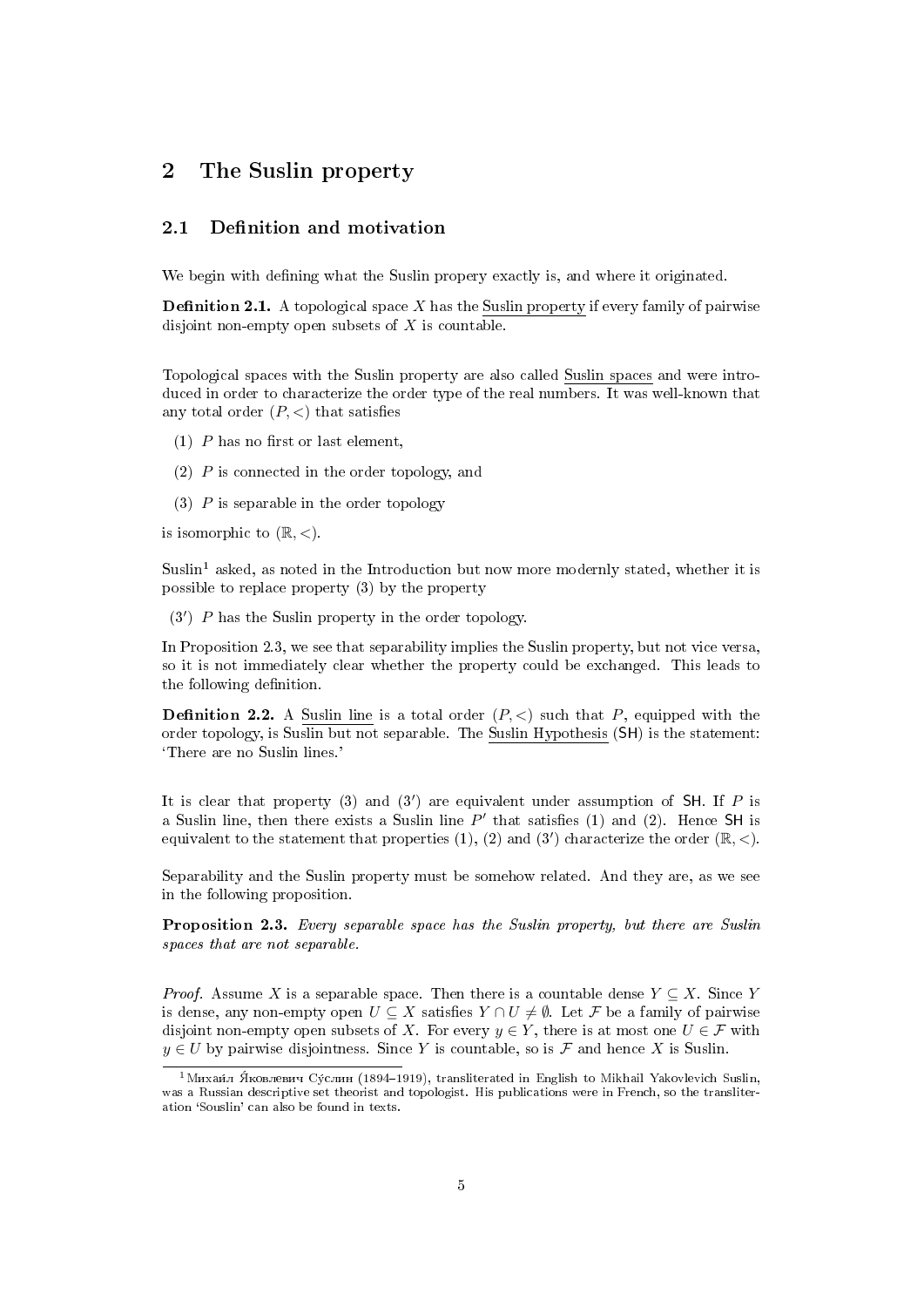For the converse, we show that the cocountable topology on an uncountable set  $X$  is Suslin but not separable. Recall that the cocountable topology  $\tau_{\text{cocnt}} := \{\emptyset\} \cup \{X \setminus Y \mid Y \subseteq$ X countable}. Since countable subsets of X are closed and not equal to  $X$ , they can't be dense. So  $(X, \tau_{\text{cocnt}})$  is not separable.

Let  $U, V \in \tau_{\text{coent}}$  be non-empty. Then there are countable  $Y, Z \subseteq X$  such that  $U = X \setminus Y$ and  $V = X \setminus Z$ . We have  $U \cap V = (X \setminus Y) \cap (X \setminus Z) = X \setminus (Y \cup Z) \neq \emptyset$ , since  $Y \cup Z$  is countable and  $X$  is not. Thus every pair of non-empty open subsets of  $X$  is not disjoint, so every family of pairwise disjoint non-empty open subsets of X consists of at most one element. These are certainly countable families, so  $(X, \tau_{\text{coent}})$  is Suslin.  $\Box$ 

One of the goals of research in pure mathematics is to generalize known concepts in order to view them from a higher level and make high-level connections. Suslin's question is not much different, since it attempts to describe the real number line in terms of the Suslin property, which is a weaker property than separability as we have now seen.

#### 2.2 Products of separable spaces

As is usual with new properties on topological spaces, we want to know how derived spaces behave with respect to that property. Before we dive into products of Suslin spaces, we look at what we know about separability and products of separable spaces.

**Theorem 2.4.** If  $|I| \leq 2^{\omega}$  and  $X_i$  is separable for every  $i \in I$ , then  $\prod_{i \in I} X_i$  is separable.

*Proof.* Let  $\tau_i$  be the topology on  $X_i$  for all  $i \in I$  and define  $X_{\Pi} := \prod_{i \in I} X_i$  with the product topology  $\tau_{\Pi}$ . There is a simple proof for finite I and a more complicated one for infinite  $I$ , so we treat both cases separately.

Assume I is finite, say  $|I| = n$ . For all  $i \in I$ ,  $X_i$  is separable, so there is a countable dense subset  $A_i \subseteq X_i$ . Then  $\prod_{i=1}^n A_i$  is dense in  $X_{\Pi}$  and  $|\prod_{i=1}^n A_i| \leq |\mathbb{N}|^n = |\mathbb{N}|$ . So X is separable.

Now assume I is not finite. Since  $|I| \leq 2^{\omega} = |\mathbb{R}|$ , we can say without loss of generality that we have  $\mathbb{Q} \subseteq I \subseteq \mathbb{R}$ , so I is dense in  $\mathbb{R}$ . Define the set of tuples T by

$$
T := \{ (r_1, r_2, \dots, r_{n-1}, k_1, k_2, \dots, k_n) \mid n \ge 2, r_m \in \mathbb{Q} \text{ with } r_m < r_{m+1} \text{ and } k_m \in \mathbb{N}_{>0} \}.
$$

Now  $|T| \leq \sum_{n=2}^{\infty} |Q^{n-1} \times \mathbb{N}^n| \leq \sum_{n=2}^{\infty} |\mathbb{N}| \leq |\mathbb{N}|$ , so T is countable. For each  $i \in I$  let  $A_i = \{x_k^i\}_{k=1}^\infty$  be a countable dense subset of  $X_i$  and for each  $t \in T$  define  $x^t \in X_\Pi$  by

$$
x_i^t:=\begin{cases} x_{k_1}^i&\text{if }i\leq r_1\\ x_{k_m}^i&\text{if }r_{m-1}
$$

for each  $i \in I$ .

Now  $A := \{x^t \mid t \in T\}$  is a countable subset of  $X_{\Pi}$ . We show that it is dense. Let  $\mathcal{B}_{\Pi}$  be the product topology base for  $X_{\Pi}$  and take  $B \in \mathcal{B}_{\Pi}$ . Then there is a fixed finite  $F \subseteq I$ and  $U_i \in \tau_i$  such that  $B = \prod_{i \in I} U_i$  with  $U_i \neq X_i \Leftrightarrow i \in F$ .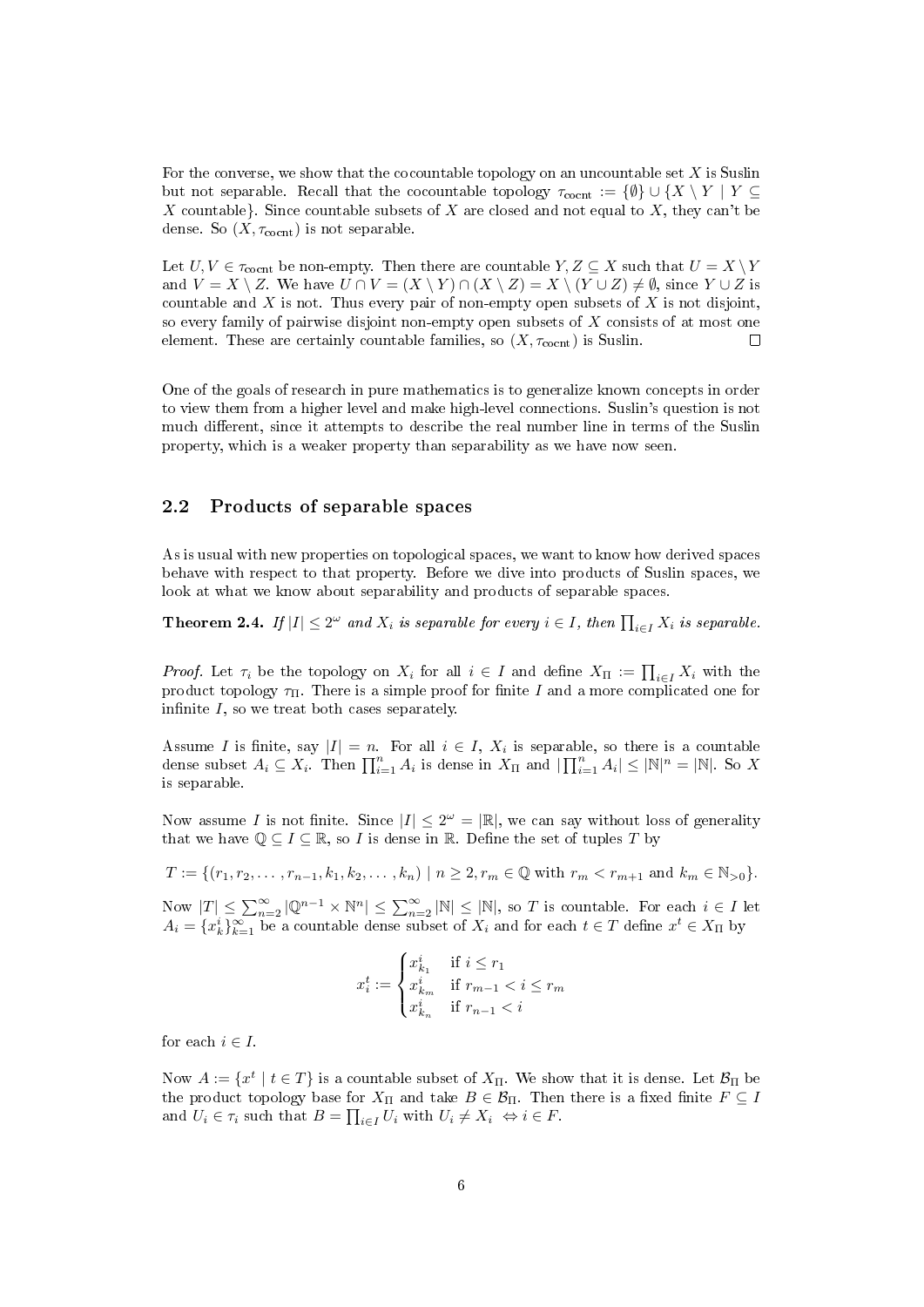Take  $\{i_1, i_2, \ldots, i_n\} = F$  such that  $i_1 < i_2 < \ldots < i_n$ . Then we can take  $r_j \in \mathbb{Q}$  for  $1 \leq j \leq n-1$  such that  $i_1 < r_1 < i_2 < r_2 < \ldots < i_{n-1} < r_{n-1} < i_n$ . For all  $1 \leq m \leq n$ , the set  $A_{i_m} \subseteq X_{i_m}$  is dense, so there is a positive integer  $k_m$  such that  $x_{k_m}^{i_m} \in U_{i_m}$ . For  $t = (r_1, r_2, \ldots, r_{n-1}, k_1, k_2, \ldots, k_n)$ , we have  $x^t \in B$ . Every  $U \in \tau_{\Pi}$  contains a base element B, so  $U \cap A \supseteq B \cap A \neq \emptyset$ . This makes A a countable dense subset of  $X_{\Pi}$ , so  $X_{\Pi}$ is separable.

Theorem 2.4 is a special case of the Hewitt-Marczewski-Pondiczery Theorem (Theorem 2.3.15 in [4]). The given proof is from [10], Theorem 1.

#### 2.3 Products of Suslin spaces

Since separability and the Suslin property are related, Theorem 2.4 makes us believe that something similar can be said about how products of Suslin spaces behave. To state and prove this clearly, we need to introduce a lemma.

**Lemma 2.5.** Let A be an uncountable index set and  $F_{\alpha}$  be finite for every  $\alpha \in A$ . Then there is an uncountable  $B \subseteq A$  and a finite set F such that  $F_{\alpha} \cap F_{\beta} = F$  for every pair of distinct  $\alpha, \beta \in B$ .

Lemma 2.5 is often called the  $\Delta$ -system lemma and is in fact useful for creating spaces that are not Suslin, as we will see when we use it for creating one in the proof of the next theorem, and again in Chapter 6. Its proof can be found in [9], Lemma A.3.29.

**Theorem 2.6.** Assume  $\{X_i\}_{i\in I}$  are spaces such that  $\prod_{i\in J} X_i$  is Suslin for every finite  $J \subseteq I$ . Then  $\prod_{i \in I} X_i$  is Suslin.

*Proof.* Suppose  $\{U_{\alpha}\}_{{\alpha<{\omega_1}}}$  is a family of pairwise disjoint non-empty open subsets of  $\prod_{i\in I} X_i$ . Without loss of generality, all  $U_\alpha$  are elements of the product basis of  $\prod_{i\in I} X_i$ .

For each  $\alpha < \omega_1$ , there exists a finite  $J_\alpha \subseteq I$  such that  $\pi_i(U_\alpha) \neq X_i \Leftrightarrow i \in J_\alpha$ . By Lemma 2.5, there is an uncountable  $B \subseteq \omega_1$  and a finite  $J \subseteq I$  such that  $J_\alpha \cap J_\beta = J$  for every pair of distinct  $\alpha, \beta \in B$ .

Suppose J is empty. Take  $\alpha \neq \beta$  arbitrarily from B. Then  $J_{\alpha} \cap J_{\beta} = J = \emptyset$ , so we can say that there exists an  $x \in \prod_{i \in I} X_i$  with  $x_i \in \pi_i(U_\alpha)$  if  $i \in J_\alpha$  and  $x_i \in \pi_i(U_\beta)$  if  $i \in J_\beta$ . Then  $x \in U_\alpha \cap U_\beta$ , but  $U_\alpha$  and  $U_\beta$  are disjoint  $\sharp$ .

*J* is non-empty. Let  $\pi: \prod_{i\in I} X_i \longrightarrow \prod_{i\in J} X_i$  be the projection map. Then  $\{U_\alpha\}_{\alpha\in B}$  is an uncountable family of pairwise disjoint non-empty open subsets of  $\prod_{i\in J} X_i$ , which is a Suslin space  $\frac{1}{4}$ .

So  $\prod_{i\in I} X_i$  has the Suslin property.

 $\Box$ 

But what about these finite products themselves? Or products of just two Suslin spaces, do they always have the Suslin property? It turns out that this question cannot be answered using only the Zermelo-Fraenkel axioms! Even the addition of the Axiom of Choice does not help. We have to use additional axioms to determine the answers to these questions.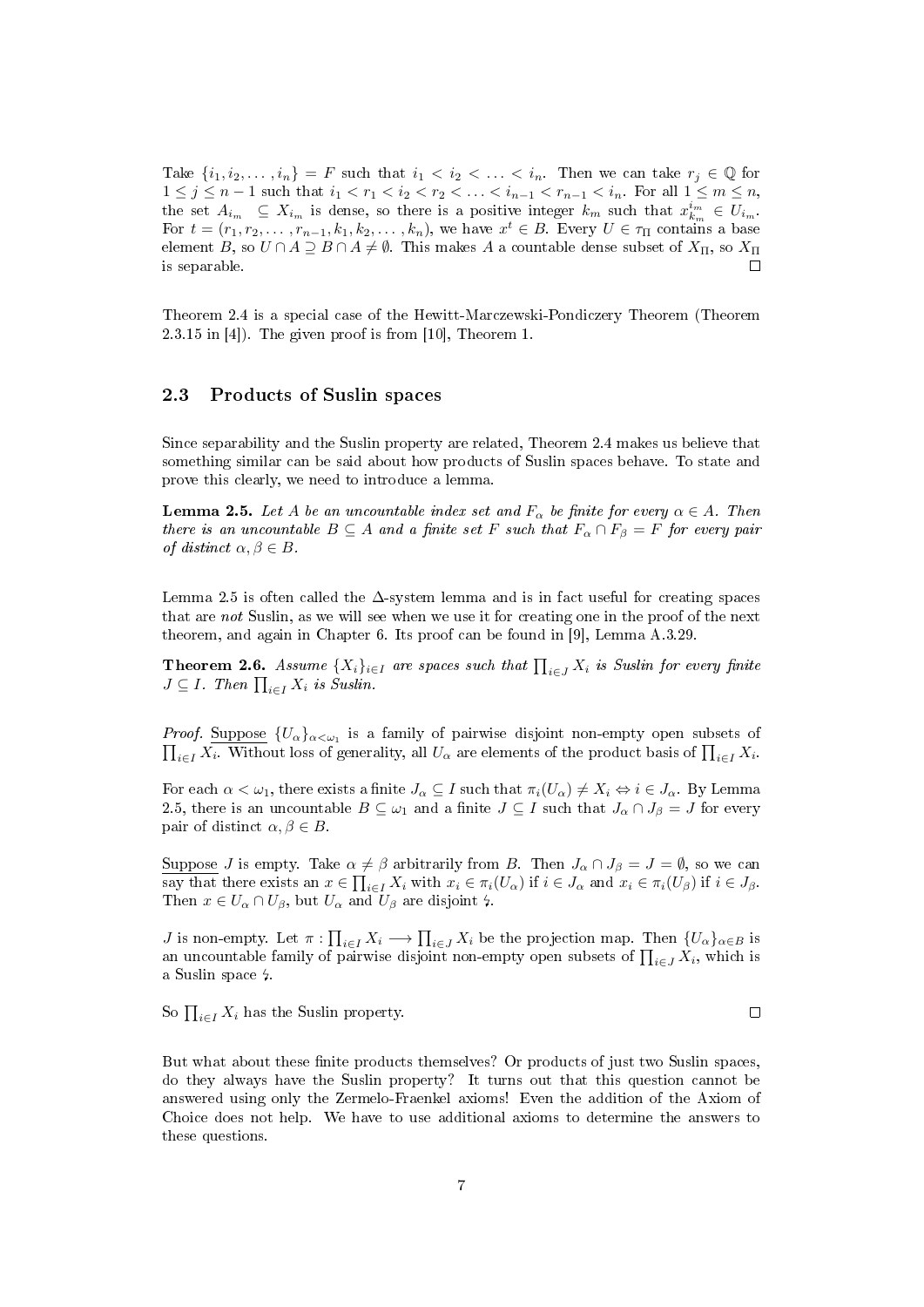If we assume the Continuum Hypothesis (CH), then we can construct two Suslin spaces with a non-Suslin product. This construction is postponed to Chapter 6. Also, if P is a Suslin line (Definition 2.2), then P is a Suslin space but  $P^2$  is not. This depends on the assumption of  $\neg$ SH and we will not prove it, a proof can be found in [6], Theorem II.4.3.

Unfortunately, assuming  $\neg$ CH does not give us anything useful. We have to add another axiom before we can say that every product of Suslin spaces is Suslin. We could introduce the statement 'the product of any two Suslin spaces is Suslin' as an axiom and finish this text, but it turns out that there is a more usual axiom in set theory that suffices. We will introduce it in the next Chapter.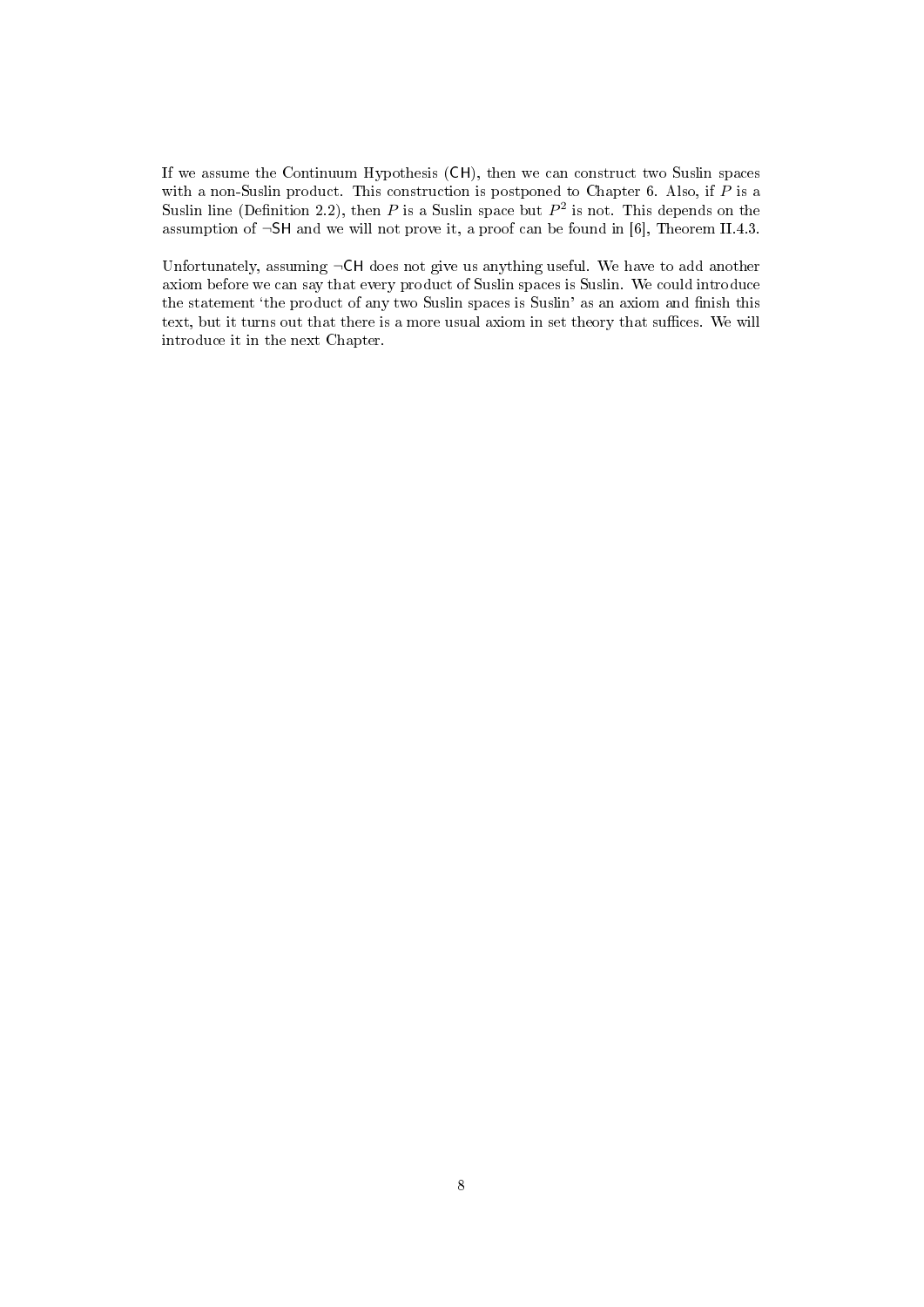## 3 Martin's Axiom

The goal of this chapter is to introduce Martin's Axiom. One of the intermediate steps towards the definition of Martin's Axiom is also an interesting statement, at the end of this chapter and in the next chapter we will give some equivalent statements of this.

#### 3.1 Partial orders

Martin's Axiom is defined in terms of partial orders. A partial order is a non-empty set P with an order relation  $\leq$  which is reflexive, transitive and antisymmetric.

**Example 3.1.** Let  $(X, \tau)$  be a non-empty topological space and define  $P := \tau \setminus \{\emptyset\}$  with  $U \leq V$  iff  $U \subseteq V$ . Then P is non-empty and the relation  $\leq$  is reflexive, transitive and antisymmetric, thus  $(\tau \setminus \{\emptyset\}, \subseteq)$  is a partial order.

We define a list of properties on partial orders.

**Definition 3.2.** Here,  $(P, \leq)$  is a partial order.

- A subset  $D \subseteq P$  is called dense if for every  $p \in P$  there is a  $q \in D$  with  $q \leq p$ . This  $q$  is called an extension for  $p$  in  $D$ .
- $p, q \in P$  are called compatible if there is an  $r \in P$  with  $r \leq p$  and  $r \leq q$ .
- A subset  $A \subseteq P$  is called an antichain if for every  $p, q \in A$ , p and q are not compatible.
- P has the countable chain condition or is c.c.c. if every antichain  $A \subseteq P$  is countable.

Since there are multiple properties of partial orders that are called antichains, the one in Definition 3.2 is also called strong antichain. We, however, do not use any of these other properties and call the defined one just an antichain.

**Example 3.3.** Again assume  $(X, \tau)$  is a topological space and take  $(\tau \setminus \{\emptyset\}, \subseteq)$  as partial order. U and V are compatible if and only if there is a non-empty  $W \in \tau$  with  $W \subseteq U \cap V$ . So  $U$  and  $V$  are not compatible if and only if their intersection is empty. This order thus has the countable chain condition if and only if every family of pairwise disjoint open subsets of  $X$  is countable. This is exactly the Suslin property! Because of this, some authors do not differentiate between the two names and call Suslin spaces c.c.c. spaces. We will keep using the terms c.c.c. for partial orders and Suslin for topological spaces in order to minimize confusion

**Definition 3.4.** Let  $(P, \leq)$  be a partial order. A subset  $F \subseteq P$  is called a filter if

- 1. For all  $p, q \in F$  there is an  $r \in F$  with  $r \leq p$  and  $r \leq q$ , and
- 2. If  $p \in P, q \in F$  and  $p \ge q$ , then  $p \in F$ .

The first property makes sure that every pair of elements of a filter are compatible. The second property could make one intuitively think that filters should be 'large' sets in some sense and that the entire partial order itself is a filter, but that is misleading. Partial orders in general are not such that every pair of elements is compatible, so the enire partial order itself is in general not a filter.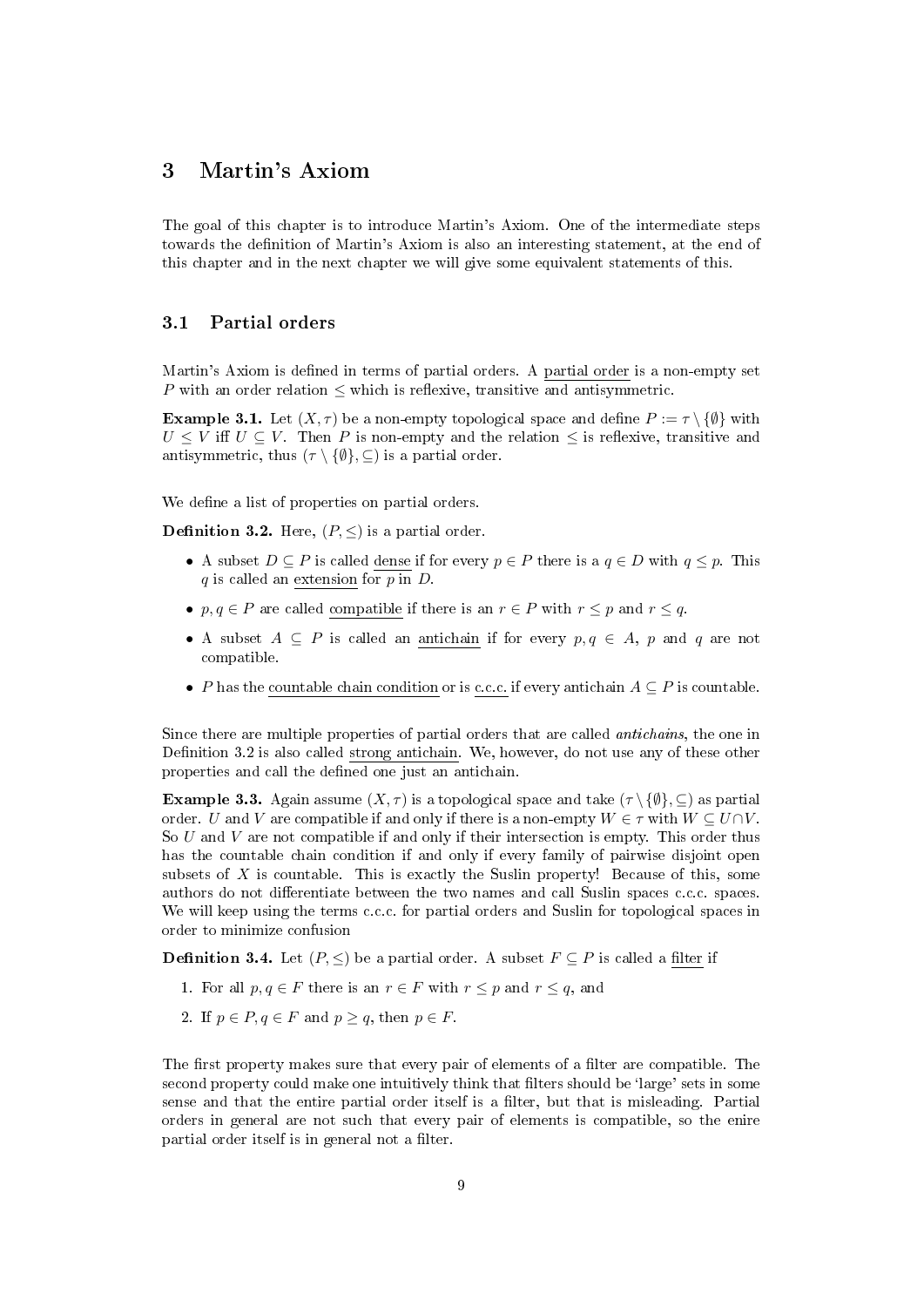**Example 3.5.** In topology, there are objects that are called filters too. If X is a topological space, a topological filter is defined as a non-empty family  $\mathcal F$  of non-empty subsets of  $X$  such that the following holds:

- 1. If  $A, B \in \mathcal{F}$ , then  $A \cap B \in \mathcal{F}$ , and
- 2. If  $A \in \mathcal{F}$  and  $B \supset A$ , then  $B \in \mathcal{F}$ .

If we take the ordering  $\subseteq$  again, this time not on  $\tau \setminus \{\emptyset\}$  but on  $\mathcal{P}(X) \setminus \{\emptyset\}$ , then a topological filter coincides with the definition of a filter on a partial order.

A concrete example of a topological filter is the neighbourhood set  $\mathcal{N}_x$  of a point  $x \in X$ .

#### 3.2 The axiom

Now we almost know enough about partial orders to give the denition of Martin's Axiom. For this, we first need the following axiom scheme. Let  $\kappa$  be a cardinal number.

**Definition 3.6.** Martin's Axiom for  $\kappa$  (MA<sub> $\kappa$ </sub>) is the statement: 'Whenever  $(P, \leq)$  is a non-empty c.c.c. partial order and D a family of dense subsets of P with  $|\mathcal{D}| \leq \kappa$ , then there is a filter  $F \subseteq P$  such that  $F \cap D \neq \emptyset$  for all  $D \in \mathcal{D}$ .'

One should pay close attention to what this statement is actually saying, since we will use it a lot in proving other statements or as a conclusion from other statements. Just like one could say that the Axiom of Choice gives (the existence of) a choice function for every set of sets or that Zorn's Lemma gives a maximal element for some partial orders, Martin's Axiom for  $\kappa$  gives a filter with certain properties for some partial orders and families of dense subsets.

It is clear that if  $\kappa < \lambda$ , then  $MA_{\lambda}$  implies  $MA_{\kappa}$ . To understand the axiom even better, we want to delimit the cardinalities  $\kappa$  for which  $MA_{\kappa}$  is useful as an addition to ZFC and for which it is not.

Proposition 3.7.  $MA_{\omega}$  is true.

*Proof.* Let  $(P, \leq)$  be a non-empty partial order and  $\{D_n\}_{n\in\mathbb{N}}$  a family of dense subsets. Choose an arbitrary  $p_0 \in P$  and choose  $p_{n+1} \in D_n$  such that  $p_{n+1} \leq p_n$  for each  $n \in \mathbb{N}$ . This is possible, since  $D_n$  is dense, and it gives  $p_0 \geq p_1 \geq p_2 \geq \cdots$ .

Define the following set:

$$
G := \{ q \in P \mid \exists n \text{ such that } q \ge p_n \}.
$$

Then G is a filter (the filter generated by  $\{p_n\}_{n\in\mathbb{N}}$ ) and  $G \cap D_n \neq \emptyset$  for all  $n \in \mathbb{N}$ . Since N has cardinality  $\omega$ , MA<sub> $\omega$ </sub> is true.  $\Box$ 

The above proposition is known as the Rasiowa-Sikorski lemma. Of course,  $MA_n$  is also true for finite n. Just end the  $p_i$  sequence at the n-th entry or conclude it from the remark above Proposition 3.7.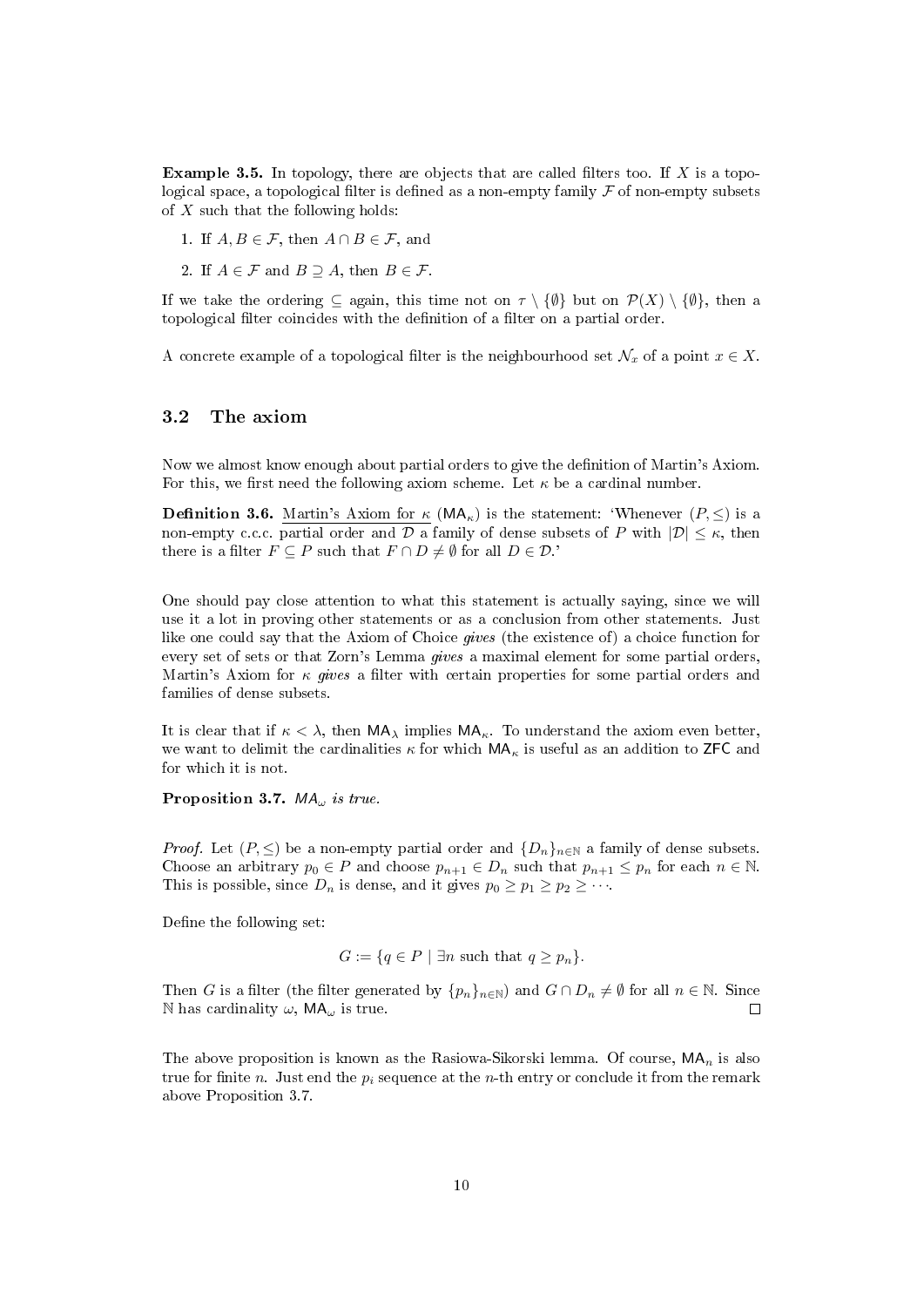Proposition 3.8. CH implies  $MA_{\kappa}$  for  $\kappa < 2^{\omega}$ .

*Proof.* If CH holds, then  $2^{\omega} = \omega_1$ , so for every  $\kappa < 2^{\omega}$  we have  $\kappa \leq \omega$ . From Proposition 3.7 we know that  $\mathsf{MA}_{\kappa}$  is true for  $\kappa \leq \omega$ , so  $\mathsf{MA}_{\kappa}$  is true for all  $\kappa < 2^{\omega}$ П

Proposition 3.9.  $MA_{2\omega}$  is false.

The actual proof of Proposition 3.9 is not important for this text, it can be found in [6], Section II.2, Example 5. The important bit is that  $MA_{\kappa}$  is not interesting for  $\kappa = 2^{\omega}$  or larger cardinalities, since these are false statements within ZFC.

If we assume CH, we saw that  $MA_{\kappa}$  is either provably true or provably false, for each  $\kappa$ . In this case, it is not correct to refer to  $MA_{\kappa}$  as an axiom.  $MA_{\kappa}$  becomes interesting when we reject CH. In ZFC+ $\neg$ CH, it is not provable whether  $MA_{\kappa}$  for  $\omega < \kappa < 2^{\omega}$  is true or not. The assumption of  $MA_{\kappa}$  for these values of  $\kappa$  is so useful that it deserves its own definition.

**Definition 3.10.** Martin's Axiom (MA) is the statement: 'For all  $\kappa < 2^{\omega}$ , MA<sub> $\kappa$ </sub> holds.'

Martin's Axiom was introduced by Martin<sup>2</sup> and Solovay<sup>3</sup> in [7] in order to generalize the Suslin Hypothesis. It leads to the Rasiowa-Sikorski lemma (Lemma 3.7), which is used for forcing, a technique to prove consistency of axioms.

MA and  $MA_{\kappa}$  are the main topics of this text. In this chapter and the next we will define three more statements that are equivalent to  $MA_{\kappa}$  and in Chapter 5 we will state the main result about the product of Suslin spaces, using MA.

We have seen that CH implies MA and it is known that CH is consistent with ZFC. This means that MA also is consistent with  $ZFC$ . It turns out that  $MA + \neg CH$  too is consistent with **ZFC**. A proof of this is very advanced and uses techniques like the mentioned forcing, far beyond the scope of this text. It can be found in [6], Section VIII.6. We assume that  $MA+\neg CH$  is consistent with ZFC in order to use it in the remainder of this text.

#### 3.3 Smaller partial orders

In this section, we introduce a statement that seems weaker than Martin's Axiom for  $\kappa$ , namely  $MA_{\kappa}$  restricted to partial orders of cardinality less or equal to  $\kappa$ . It turns out though, that these two statements are equivalent. In the next chapter, we use this to introduce two more statements that are equivalent to Martin's Axiom for  $\kappa$ . But first, we have to give a few new definitions.

**Definition 3.11.** Let  $A$  be a set.

- A function f is n-ary if it is of the form  $f : A^n \longrightarrow A$  for  $n \in \mathbb{N}_{>0}$ .
- A function is finitary if it is *n*-ary for some  $n \in \mathbb{N}_{>0}$ .
- $B \subseteq A$  is closed under f if f is an n-ary function and  $f(B^n) \subseteq B$ .

 $2$ Donald A. Martin (1940–), American set theorist and philosopher of mathematics.  $3Robert M. Solovay (1938-), American set theorist.$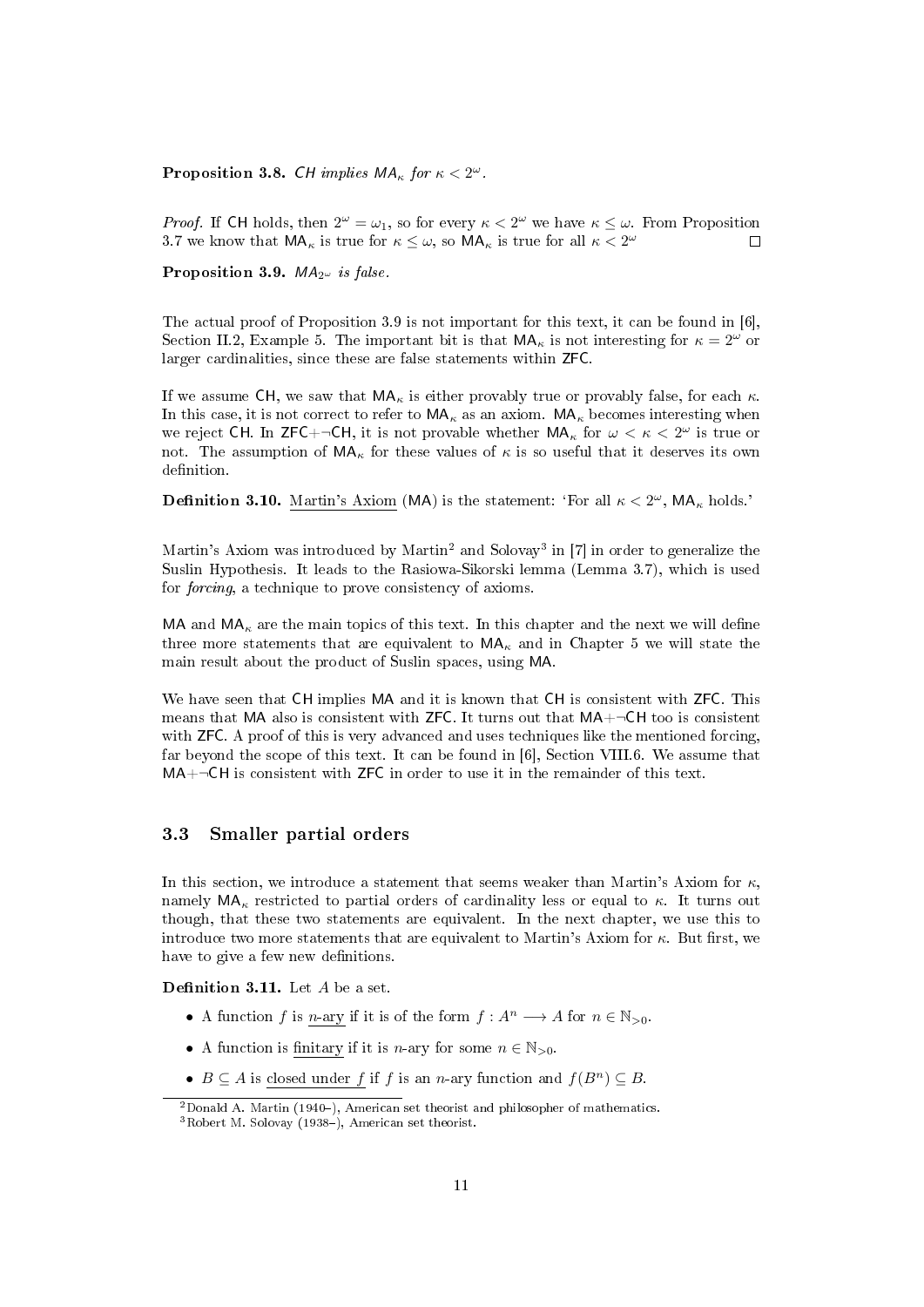• If S is a family of finitary functions and B a subset of A, then the closure of B under S is the smallest set C such that  $B \subseteq C$  and C is closed under all functions in S.

Note that the closure in de last definition always exists, since  $A$  is closed under  $S$  and since we remain closed under S if we take the intersection of all subsets of A that are closed under  $S$  and contain  $B$ .

Some texts define 0-ary functions (which are just constants) separately and include them in the set of finitary functions. We however do not need 0-ary functions and to make the definition a bit simpler, they are not included in our definition.

**Lemma 3.12.** Let  $\kappa \geq \omega$  be a cardinality,  $\{X_{\alpha}\}_{\alpha < \kappa}$  be a family of sets with  $|X_{\alpha}| \leq \kappa$ for each  $\alpha < \kappa$ . Then  $|\bigcup_{\alpha<\kappa}X_{\alpha}| \leq \kappa$ .

*Proof.* For each  $\alpha < \kappa$ , choose an injection  $f_{\alpha}: X_{\alpha} \longrightarrow \kappa$ . This can be done using the Well-Ordering Theorem, which is equivalent to AC. Now define  $f: \bigcup_{\alpha<\kappa} X_\alpha \longrightarrow \kappa \times \kappa$ by choosing  $\alpha < \kappa$  such that  $x \in X_\alpha$  and setting  $f(x) := (\alpha, f_\alpha(x))$ .

Take  $x, y \in \bigcup_{\alpha < \kappa} X_\alpha$  such that  $f(x) = f(y)$ . Then there is an  $\alpha < \kappa$  such that  $x, y \in X_\alpha$ and then  $f_{\alpha}(\tilde{x}) = f_{\alpha}(y)$ . We have chosen  $f_{\alpha}$  to be injective, so  $x = y$  and f is injective. By this injectivity, we have  $|\bigcup_{\alpha<\kappa}X_{\alpha}|\leq |\kappa\times\kappa|=|\kappa|=\kappa$ . П

**Lemma 3.13.** Let  $\kappa \geq \omega$  be a cardinality, A a set,  $B \subseteq A$  with  $|B| \leq \kappa$ , S a family of at most κ finitary functions on A. Then the closure of B under S has cardinality at most  $\kappa$ .

*Proof.* Take  $D \subseteq A$  and  $f \in S$ , then f is n-ary for some  $n \in \mathbb{N}_{>0}$ . Note that  $|D| \leq \kappa$ implies  $|D^n| \leq \kappa$ , which implies  $|f(D^n)| \leq \kappa$ .

Define  $C_0 := B$  and

$$
C_{m+1} := C_m \cup \bigcup_{f \in S} f(C_m)
$$

for  $m \in \mathbb{N}$ . Since  $|C_0| = |B| \leq \kappa$  and by applying induction to m and Lemma 3.12, we have  $|C_m| \leq \kappa$  for all  $m \in \mathbb{N}$ . Now define  $C := \bigcup_{m \in \mathbb{N}} C_m$ . Then we have

$$
C_0 \subseteq C_1 \subseteq C_2 \subseteq \cdots \subseteq C.
$$

Take  $f \in \mathcal{S}$ . Then f is n-ary for some  $n \in \mathbb{N}$ . Take  $(x_1, \ldots, x_n) \in C^n$ . Then there is an  $m \in \mathbb{N}$  such that  $x_i \in C_m$  for  $1 \leq i \leq n$ . Now  $f(x_1, \ldots, x_n) \in C_{m+1} \subseteq C$ , so C is closed under f and since f was arbitrary, C is closed under all functions in  $S$ .

Since no element can be removed from  $C$ , it is the closure of  $B$  under  $S$  and by Lemma 3.12, we have  $|C| \leq \kappa$ .  $\Box$ 

**Theorem 3.14.** MA<sub>K</sub> is equivalent to MA<sub>K</sub> restricted to partial orders of cardinality at  $m$ ost κ.

*Proof.* If we assume  $MA_{\kappa}$  for all partial orders, then it is also true for the subclass of partial orders with cardinality at most  $\kappa$ .

Assume  $MA_{\kappa}$  restricted to partial orders of cardinality at most  $\kappa$  and let  $(Q, \leq)$  be a c.c.c. partial order of arbitrary cardinality and  $D$  a family of at most  $\kappa$  dense subsets of Q. We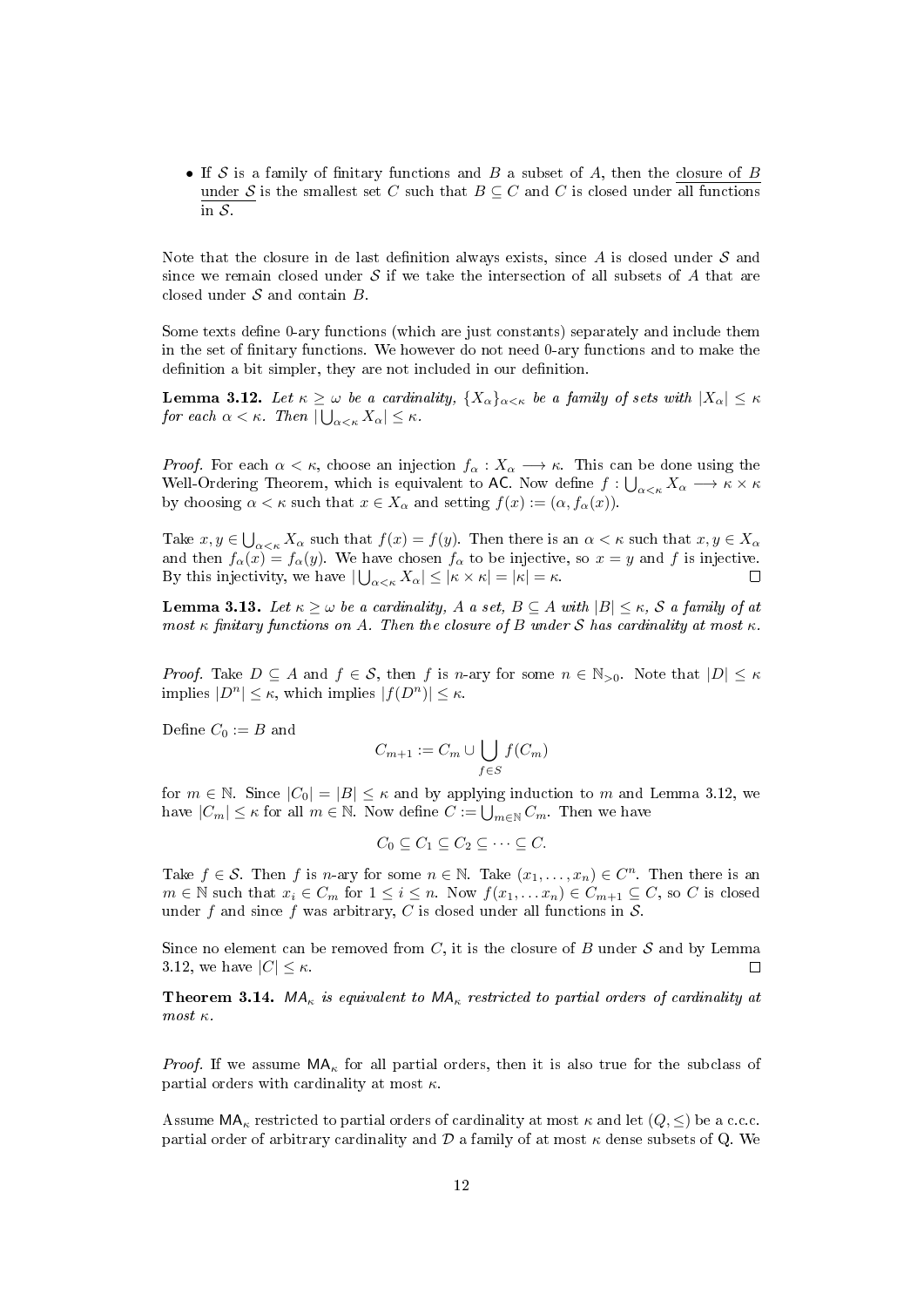want to find a filter that has non-empty intersection with all sets in  $\mathcal{D}$ , by applying the restricted form of  $MA_{\kappa}$  to a suitable subset of Q.

For each  $D \in \mathcal{D}$ , let  $f_D : Q \longrightarrow Q$  be a function such that  $f_D(p) \in D$  and  $f_D(p) \leq p$  for each  $p \in Q$ . This function exists because D is dense. Define  $g: Q \times Q \longrightarrow Q$  such that for every compatible  $p, q \in Q$  we have  $g(p, q) \leq p$  and  $g(p, q) \leq q$ . By Lemma 3.13 there is a  $P \subseteq Q$  with  $|P| \leq \kappa$  which is closed under g and every  $f_D$ .

Now we have a partial order P with cardinality at most  $\kappa$ . Since P is closed under every  $f_D$ , every  $p \in P$  has an extension  $f_D(p)$  in  $D \cap P$ , so  $D \cap P$  is dense for every  $D \in \mathcal{D}$ . Since P is closed under g, any two elements are compatible in P if and only if they are compatible in  $Q$ . This last result implies that  $P$  is c.c.c., so we can apply the restricted form of  $\mathsf{MA}_{\kappa}$ , giving us a filter  $G \subseteq P$  with  $G \cap D \cap P \neq \emptyset$  for each  $D \in \mathcal{D}$ . Define  $H := \{q \in Q \mid \exists p \in G \text{ with } p \leq q\}$ , the filter in Q generated by G. Then  $\emptyset \neq G \cap D \cap P \subseteq G \cap D \subseteq H \cap D$  for each  $D \in \mathcal{D}$ .  $\Box$ 

We could have stopped immediately after the second paragraph, since the downwards Löwenheim-Skolem theorem ([8], Theorem 2.8.3) tells us that such a subset  $P \subseteq Q$  must exist. However, the given proof of Theorem 3.14 is a more direct construction of P.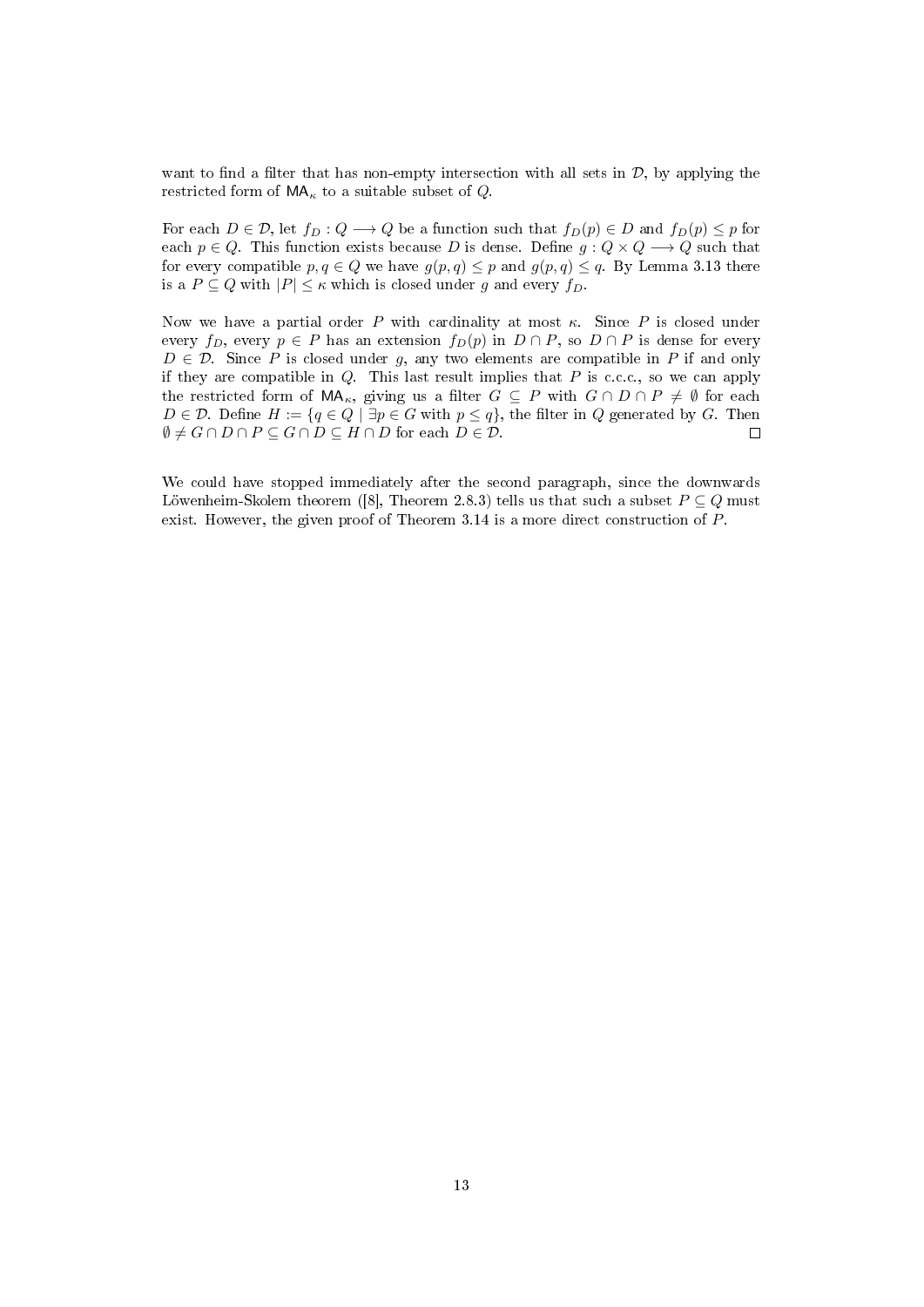## 4 More equivalents of  $MA_{\kappa}$

We have seen that  $MA_{\kappa}$  is equivalent to  $MA_{\kappa}$  restricted to partial orders with cardinality at most κ. The goal of this chapter is to give two more statements that are equivalent to  $MA_{\kappa}$ . One of the statements has to do with Boolean algebras, which we define in the first section, and the other is a statement about topological spaces. The statements are combined into one theorem at the end of this chapter, Theorem 4.12. This is also Theorem II.3.4 from [6].

#### 4.1 Boolean algebras

**Definition 4.1.** A Boolean algebra is a structure  $(\mathcal{B}, \vee, \wedge, \overline{\cdot}, 0, 1)$  such that  $\mathcal{B}$  is a set, ∨ and ∧ are binary operations on B,  $b \mapsto \overline{b}$  is a unary operation on B and  $0 \neq 1 \in \mathcal{B}$  are constants. The structure must also satisfy the following properties for all  $b, c, d \in \mathcal{B}$ :

- 1.  $b \vee (c \vee d) = (b \vee c) \vee d$  and  $b \wedge (c \wedge d) = (b \wedge c) \wedge d$  (Associativity).
- 2.  $b \vee c = c \vee b$  and  $b \wedge c = c \wedge b$  (Commutativity).
- 3.  $b \vee (c \wedge d) = (b \vee c) \wedge (b \vee d)$  and  $b \wedge (c \vee d) = (b \wedge c) \vee (b \wedge d)$  (Distributivity).
- 4.  $b \vee b = b = b \wedge b$  (Idempotency).
- 5.  $b \vee (b \wedge c) = b = b \wedge (b \vee c)$  (Absorption).
- 6.  $\bar{b} = b$  (Double negation).
- 7.  $\overline{b \vee c} = \overline{b} \wedge \overline{c}$  and  $\overline{b \wedge c} = \overline{b} \vee \overline{c}$  (De Morgan's laws).
- 8.  $b \vee \overline{b} = 1$  and  $b \wedge \overline{b} = 0$ .
- 9.  $b \vee 0 = b = b \wedge 1$ ,  $b \vee 1 = 1$  and  $b \wedge 0 = 0$ .

Note that some of these properties are redundant. Since we will work with only one Boolean algebra at a time,  $(\mathcal{B}, \vee, \wedge, \vee, \vee, \wedge)$  is often shortened to just  $\mathcal{B}$ .

#### Example 4.2.

- 1. Fix  $n \in N$  positive and define  $\mathcal{B}_n := \{ \text{True}, \text{False} \}^n$ , the set of all *n*-tuples of truth values (bits). If we define  $\vee$  as bitwise or,  $\wedge$  as and,  $\overline{\cdot}$  as negation, 0 :=  ${F}_1$  False, ..., False  $\}$  and  $1 := \{True, True, \ldots, True\}$ , then we get the Boolean algebra of truth values. It is heavily used in computer science, since it can be represented by the presence of absence of a voltage in a memory cell in order to store data and to perform arithmetic.
- 2. Fix a set X, then  $(\mathcal{P}(X), \cup, \cap, X \setminus \cdot, \emptyset, X)$  forms a Boolean algebra. If X is finite, then the Boolean algebra is isomorphic to  $\mathcal{B}_{|X|}$  of the previous example.
- 3. Recall that a subset  $U$  of a topological space  $X$  is regular open if and only if  $U = \text{cl}(U)^\circ$ . Also recall that intersections of regular open sets are regular open and that  $\text{cl}(Y)^\circ$  is regular open for each  $Y \subseteq X$ . So for every pair of regular open sets  $U, V \subseteq X$ , we have that  $U \cap V$ ,  $\text{cl}(U \cup V)^\circ$  and  $\text{cl}(X \setminus U)^\circ$  are regular open. Now define  $U \wedge V := U \cap V$ ,  $U \vee V := \text{cl}(U \cup V)^\circ$  and  $\overline{U} := \text{cl}(X \setminus U)^\circ$ . Then  $(\mathcal{B}, \vee, \wedge, \overline{\cdot}, \emptyset, X)$  is a Boolean algebra.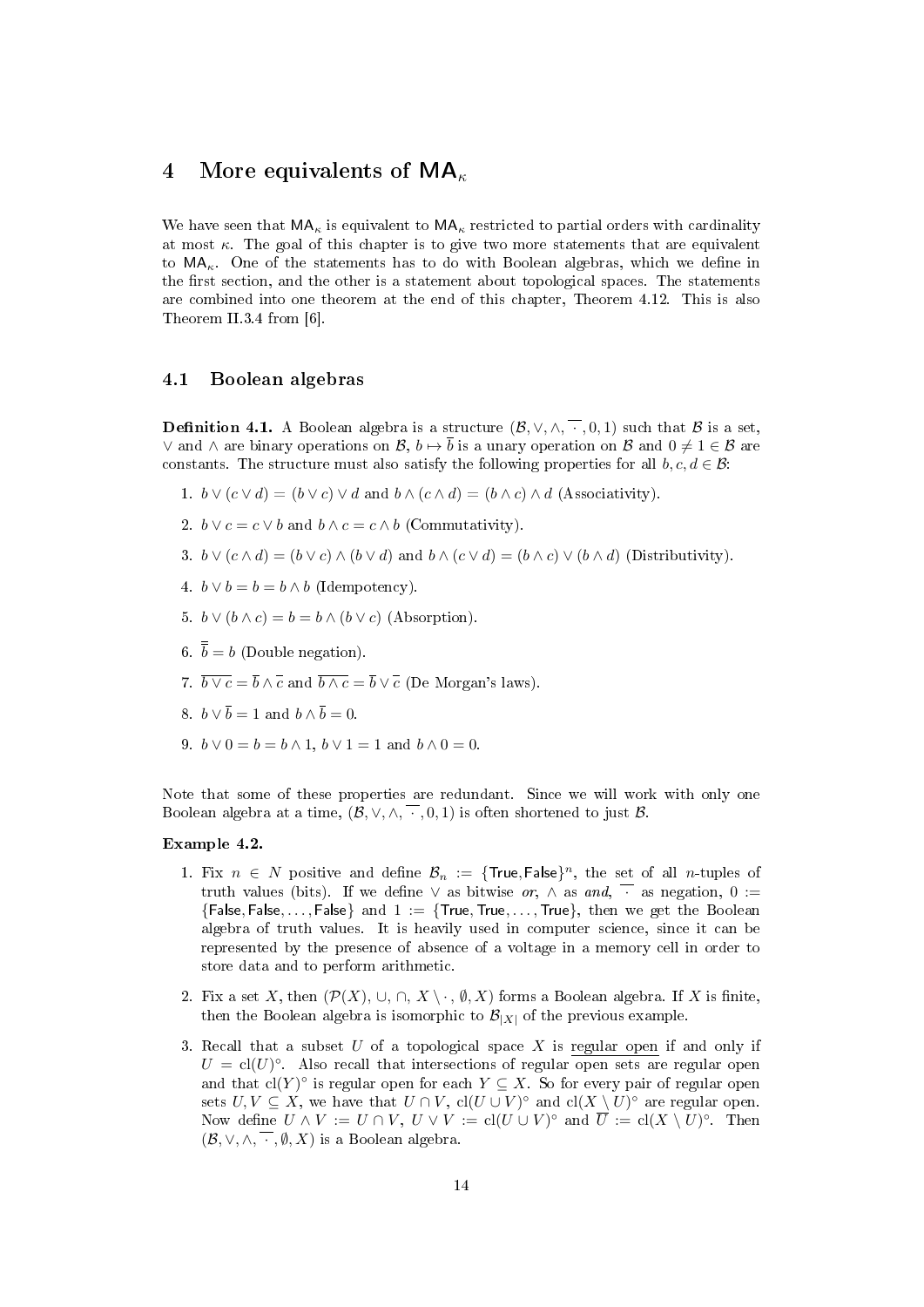For  $b, c \in \mathcal{B}$ , we can define  $b \leq c$  if and only if  $b \wedge c = b$ . Then  $(\mathcal{B}, \leq)$  is a partial order with  $b, c \le b \vee c$  and  $b, c \ge b \wedge c$ . We implicitly include this partial order relation in every Boolean algebra. This also means that all definitions in Definition 3.2, as well as the definition of a filter and of Martin's Axiom (for  $\kappa$ ), can be applied to Boolean algebras using this implicit partial order.

There are multiple ways to define Boolean algebras. Our definition of a Boolean algebra is based on Definition 11.1.66 in [9]. Instead of starting with a structure and then defining an implicit partial order on it like we do, one could start with a partial order and then add operators like  $\land$  and  $\lor$ , defined in terms of  $\leq$ , and narrowing the class of partial orders down to partial orders where certain elements exist. This approach is used in for example [3].

In order to work with Boolean algebras, there are some more definitions that are useful.

**Definition 4.3.** Let  $\beta$  be a Boolean algebra.

- If  $C \subseteq \mathcal{B}$ , then  $b \in \mathcal{B}$  is a supremum of C if it is the smallest element such that  $b \geq c$  for each  $c \in C$ . A supremum might not exist, but if it exists, it is unique. Dually,  $b' \in \mathcal{B}$  is the infimum of C if it is the largest element such that  $b' \leq c$  for each  $c \in C$ .
- B is called complete if the supremum and infimum both exist for every  $C \subseteq \mathcal{B}$ .
- $G \subsetneq \mathcal{B}$  is called an ultrafilter if it is a filter and if the only filters that contain G are  $\mathcal B$  and  $G$  itself.

For filters  $F$  on Boolean algebras, the first property of Definition 3.4 could be interchanged for the statement: 'For all  $b, c \in F$ , we have  $b \wedge c \in F'$ . One could check that these definitions of filters are equivalent, but sometimes this new definition is easier to use, like in the following proposition.

**Proposition 4.4.** Let B be a Boolean algebra,  $G \subseteq B$  an ultrafilter and  $b \in B$  an element. Then either  $b \in G$  or  $\overline{b} \in G$ .

*Proof.* Suppose both  $b \in G$  and  $\overline{b} \in G$ . Then we must have  $b \wedge \overline{b} = 0 \in G$ , and since  $c \geq 0$ for all  $c \in \mathcal{B}$ , we have  $G = \mathcal{B}$  4.

If there exists a  $c \in G$  such that  $b \wedge c = 0$ , then we have  $\overline{c} = \overline{c} \vee 0 = \overline{c} \vee (b \wedge c) =$  $(\bar{c} \vee b) \wedge (\bar{c} \vee c) = (\bar{c} \vee b) \wedge 1 = \bar{c} \vee b$ , which implies  $c = \bar{\bar{c}} = \bar{\bar{c} \vee b} = c \wedge \bar{b}$ . So  $c \leq \bar{b}$ , and since G is a filter,  $\overline{b} \in G$ .

If no such c exists, so  $b \wedge c \neq 0$  for each  $c \in G$ , then there exists a filter  $F \subset \mathcal{B}$  with  $b \in F$ and  $G \subseteq F$ . Since G is an ultrafilter, we must have  $F = G$ , so we have  $b \in G$ .  $\Box$ 

#### 4.2  $MA_{\kappa}$  and Boolean algebras

**Lemma 4.5.** Let  $(P, \leq)$  be a partial order. Then there exists a complete Boolean algebra  $\mathcal{B}$  and a map  $f : P \longrightarrow \mathcal{B} \setminus \{0\}$  such that

- (1)  $f(P)$  is dense in  $\mathcal{B} \setminus \{0\},\$
- (2) If  $p, q \in P$  and  $p \leq q$ , then  $f(p) \leq f(q)$ , and
- (3) p, q  $\in$  P are not compatible if and only if  $f(p) \wedge f(q) = 0$ .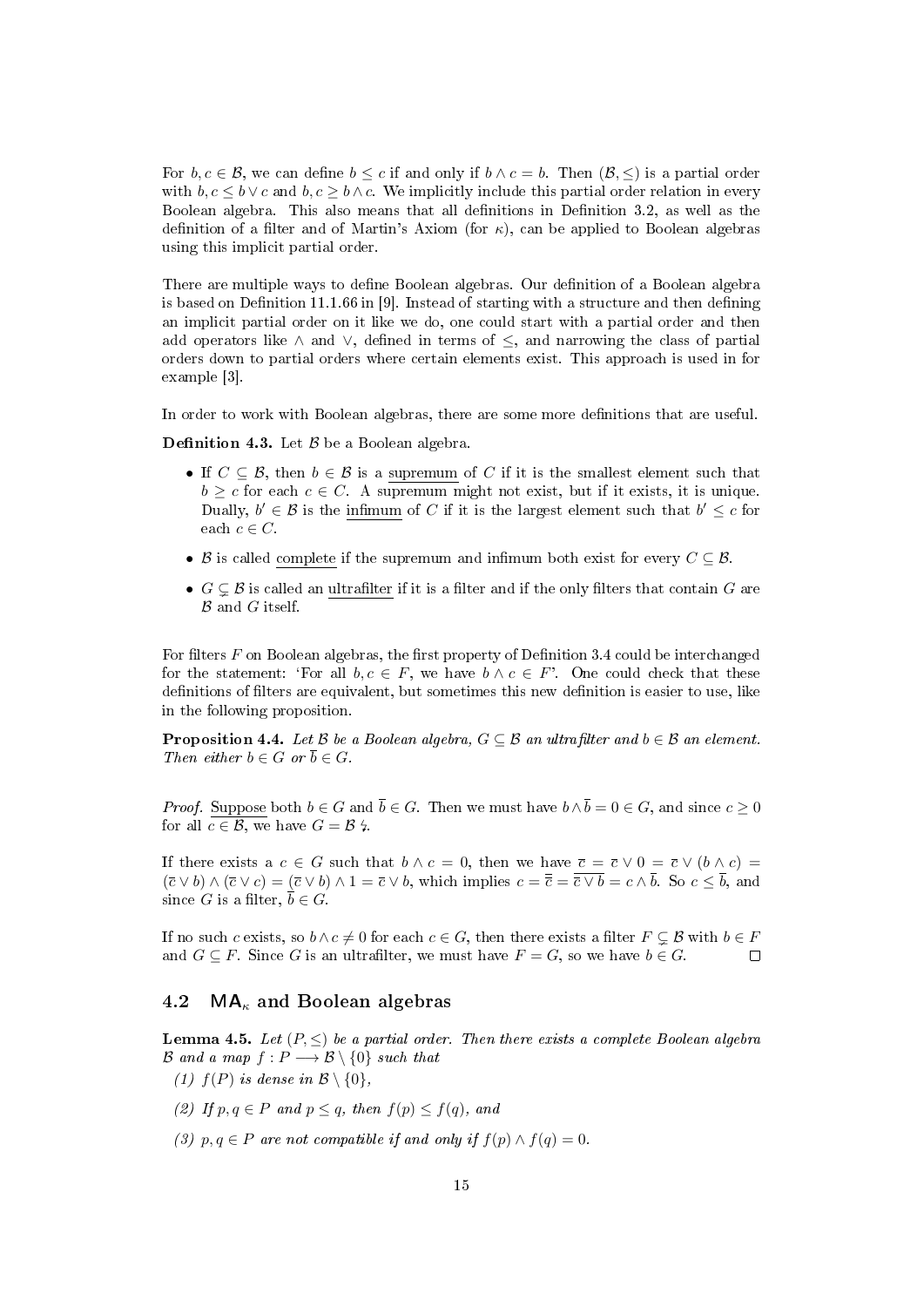*Proof.* For each  $p \in P$ , consider  $N_p := \{q \in P \mid q \leq p\}$  and then define  $\mathcal{N} := \{N_p\}_{p \in P}$ . For each  $p \in P$  we have  $p \in N_p$ , so N covers P. Take  $p, q \in P$  such that  $N_p \cap N_q \neq \emptyset$ , and take  $s \in N_p \cap N_q$ . Then  $s \leq p$  and  $s \leq q$ . We have

$$
s \in N_s = \{r \in P \mid r \le s\} \subseteq \{r \in P \mid r \le p\} \cap \{r \in P \mid r \le q\} = N_p \cap N_q.
$$

This implies that  $N$  forms a base for a topology, which we equip P with. In this topology,  $N_p$  is the smallest open set containing p.

Let  $\beta$  be the Boolean algebra of regular open sets of P, as defined in Example 4.2.3. The induced partial order is equal to the subset order. Define f by  $f(p) = \text{cl}(N_p)^\circ$ . We show that  $f$  satisfies  $(1)$ ,  $(2)$  and  $(3)$ .

(1) Take  $U \in \mathcal{B} \setminus \{0\}$ . Then U is a non-empty regular open subset of P. Take  $p \in U$ , then  $N_p \subseteq U$ , so  $f(p) = \text{cl}(N_p)^\circ \subseteq \text{cl}(U)^\circ = U$ .

(2) If  $p \le q$ , then  $N_p \subseteq N_q$ , so  $\text{cl}(N_p)^\circ \subseteq \text{cl}(N_q)^\circ$ , giving  $f(p) \subseteq f(q)$ .

(3) Suppose  $p, q \in P$  are compatible. Take r such that  $r \leq p$  and  $r \leq q$ . We know  $f(r) \le f(p)$  and  $f(r) \le f(q)$  by (2), so  $f(p) \cap f(q) \supseteq f(r) \neq \emptyset$ , giving  $f(p) \wedge f(q) \neq 0$ . For the converse, suppose that  $p, q \in P$  are not compatible. Then there is no  $r \in P$ with  $r \leq p$  and  $r \leq q$ , so  $N_p$  and  $N_q$  are disjoint.  $N_q$  is open, so  $\text{cl}(N_p) \cap N_q = \emptyset$ , so  $f(p) \cap N_q = \text{cl}(N_p)^\circ \cap N_q = \emptyset$ . The same holds for  $N_q$ , as  $f(p)$  is open:  $f(p) \cap \text{cl}(N_q) =$  $\emptyset \Rightarrow f(p) \cap f(q) = f(p) \cap \text{cl}(N_q)^\circ = \emptyset$ . So  $f(p) \wedge f(q) = 0$ .  $\Box$ 

Since each Boolean algebra is a partial order, and since we now have a way to map partial orders back to Boolean algebras, we could look at  $MA_{\kappa}$  where we restrict the partial orders we look at to Boolean algebras. As it turns out, this is also equivalent to the unrestricted form of  $MA_{\kappa}$ .

**Theorem 4.6.** For any  $\kappa \geq \omega$ , MA<sub>K</sub> is equivalent to MA<sub>K</sub> restricted to complete Boolean algebras.

*Proof.* If we assume  $MA_{\kappa}$  for all partial orders, then it is also true for the subclass of partial orders that are Boolean algebras.

Assume  $MA_{\kappa}$  restricted to complete Boolean algebras. Let  $(P, \leq)$  be a c.c.c. partial order and D a family of at most  $\kappa$  dense subsets of P. Let B and f be as in Lemma 4.5.

 $\operatorname{Suppose}$  that  $\{U_\alpha\}_{\alpha<\omega_1}$  is an antichain in  ${\mathcal B}$ . By property (1) of Lemma 4.5, there is a  $p_\alpha\in P$  for each  $\alpha<\omega_1$  such that  $f(p_\alpha)\subseteq U_\alpha$ . By property  $(3),$   $\{p_\alpha\}_{\alpha<\omega_1}$  is an antichain in P. But P is c.c.  $\frac{1}{7}$  So B is c.c.c..

Take  $D \in \mathcal{D}$ . For every non-empty  $U \in \mathcal{B}$ , there is a  $p \in P$  with  $f(p) \subseteq U$ . We know D is dense, so there is a  $q \in D$  with  $q \leq p$ , so  $f(q) \subseteq U$  and  $f(q) \in f(D)$ . Thus  $f(D)$  is dense in  $\mathcal{B} \setminus \{\emptyset\}$  for every  $D \in \mathcal{D}$ .

Since we assume  $MA_{\kappa}$  restricted to Boolean algebras, there is a filter  $G \subseteq \mathcal{B}$  such that  $G \cap f(D) \neq \emptyset$  for every  $D \in \mathcal{D}$ . Define  $H := f^{-1}(G)$ , then  $H \cap D \neq \emptyset$  for every  $D \in \mathcal{D}$ .

If  $H$  is a filter, we are done.  $H$  meets the second requirement in Definition 3.4: Take  $p \in H, q \in P$  such that  $q \geq p$ , then  $p \in f^{-1}(G)$ , so  $f(p) \in G$ . We have  $f(q) \supseteq f(p) \in G$ and since G is a filter in B,  $f(q) \in G$  so  $q \in f^{-1}(G) = H$ .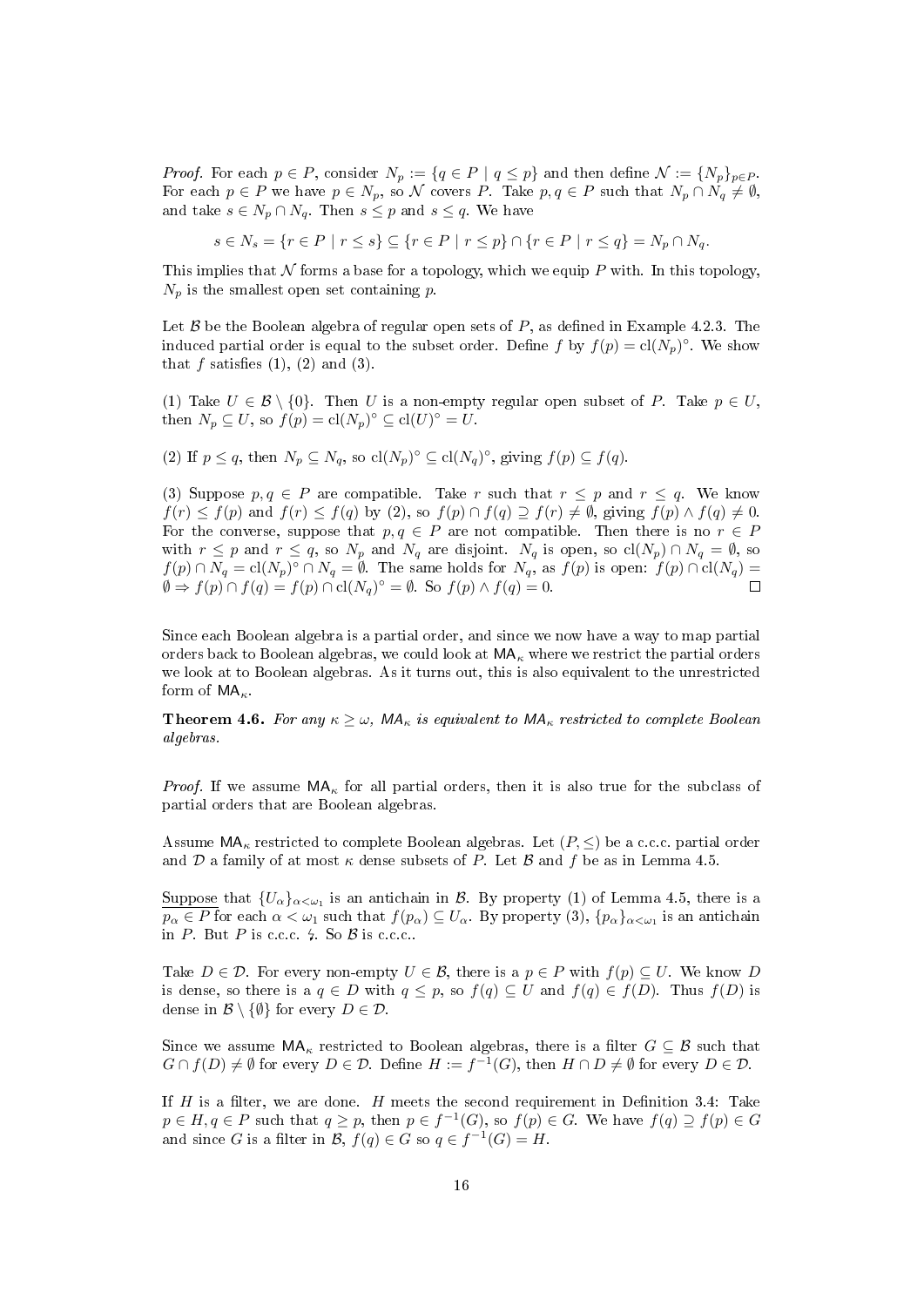For the first requirement: Take  $p, q \in H$ . Then  $f(p), f(q) \in G$ . G is a filter, so there is a non-empty  $U \in \mathcal{B}$  with  $U \subseteq f(p)$  and  $U \subseteq f(q)$ , so  $f(p) \cap f(q) \neq \emptyset$ . By property (3) of Lemma 4.5, p and q are compatible in P, so there is an  $r \in P$  with  $r \leq p$  and  $r \leq q$ . Unfortunately,  $f(r)$  does not have to be a member of G, so  $r \in H$  does not have to hold and  $H$  does not need to be a filter.

To fix this, we will add dense sets to  $\mathcal D$  in such a way that its cardinality does not change, but it does force G to be such that  $f^{-1}(G)$  is a filter.

We use the shorthand notation  $\perp$  to indicate incompatibility. Define

$$
D_{pq} := \{ r \in P \mid (r \le p \text{ and } r \le q) \text{ or } r \perp p \text{ or } r \perp q \}.
$$

Take  $r_0 \in P$ . If  $r_0$  has an extension that is not compatible with p or q, then that extension is an element of  $D_{pq}$ . If this is not the case, i.e. if all extensions of  $r_0$  are compatible with p and with q, then  $r_0$  itself is compatible with p, so there is an  $r_1 \in P$  with  $r_1 \leq r_0$  and  $r_1 \leq p$ . This  $r_1$  is compatible with q, so there is an  $r_2 \in P$  with  $r_2 \leq r_1$  and  $r_2 \leq q$ . Now  $r_2 \leq p$ , so  $r_2 \in D_{pq}$ , which proves that  $D_{pq}$  is dense in P.

If we assume  $|P| \leq \kappa$ , then  $|\{D_{pq} \mid p,q \in P\}| \leq |\kappa \times \kappa| = |\kappa| = \kappa$ . Adding  $D_{pq}$  to  $\mathcal D$  for all  $p$  and  $q$  does not change the cardinality of  $D$ , so without loss of generality we may assume that they are elements of D.

For  $p, q \in H$ , fix  $r \in H \cap D_{pq}$ . Since all elements of a filter are pairwise compatible,  $r \perp p$ and  $r \perp q$  do not hold, so  $r \leq p$  and  $r \leq q$  must hold, so the first requirement of definition 3.4 is met and  $H$  is a filter.

We can conclude that  $MA_{\kappa}$  restricted to Boolean algebras implies  $MA_{\kappa}$  restricted to partial orders with cardinality of at most  $\kappa$ , and by Theorem 3.14, this is equivalent to  $\mathsf{MA}_{\kappa}$ .  $\square$ 

#### 4.3  $MA_{\kappa}$  and compact Hausdorff spaces

The last equivalent statement is of a more topological nature. We need to use the notions of Hausdorffness and compactness from our topological toolbox.

**Definition 4.7.** Let X be a set,  $\kappa$  a cardinality and  $\mathcal{A} := \{A_{\alpha}\}_{\alpha < \kappa}$  a family of subsets of X. Then A has the finite intersection property if every subfamily  ${A_{\alpha}}_{\alpha\in J}$  with  $J \subseteq \kappa$ finite has a non-empty intersection.

**Example 4.8.** Consider a set X and the partial order on the powerset of X, with  $\subseteq$  as relation and a filter F on X. If  $A, B \in \mathcal{F}$ , then there is a  $C \in \mathcal{F}$  with  $C \subseteq A$  and  $C \subseteq B$ and every superset of C is also an element of  $\mathcal{F}$ , all by definition of a filter. This means that  $A \cap B \in \mathcal{F}$  for all  $A, B \in \mathcal{F}$ . By induction, the intersection of any finite subfamily of F has an intersection in F. Since  $\emptyset \notin \mathcal{F}$ , this intersection is non-empty, so powerset filters have the finite intersection property.

**Theorem 4.9.** Assume  $MA_{\kappa}$ . Let X be a compact Suslin Hausdorff space and let  $U_{\alpha}$  be dense open subsets of X for each  $\alpha < \kappa$ . Then  $\bigcap_{\alpha < \kappa} U_{\alpha} \neq \emptyset$ .

*Proof.* Take  $P := \{U \subseteq X \mid U \text{ open and non-empty}\}\.$  Together with the relation  $\subseteq$ , this is the same partial order as in Example 3.1. Since  $X$  is a Suslin space,  $P$  is c.c.c.. Define a family  $\mathcal{D} := \{D_{\alpha}\}_{{\alpha} < \kappa}$  of subsets of P by  $D_{\alpha} := \{U \in P \mid \text{cl}(U) \subseteq U_{\alpha}\}.$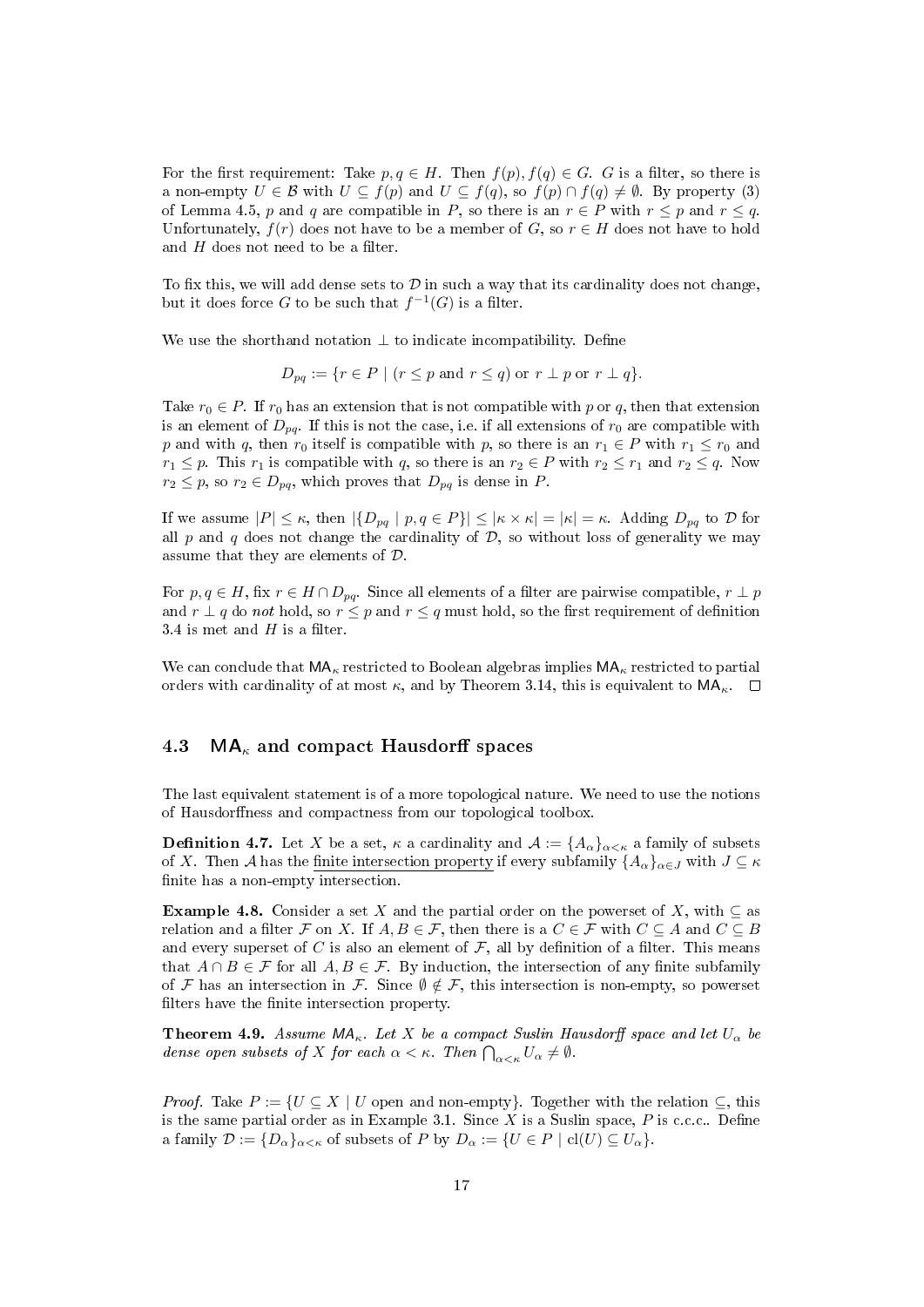Take  $\alpha < \kappa$ ,  $U \in P$  and consider  $U \cap U_{\alpha}$ . Since  $U_{\alpha} \subseteq X$  is dense,  $U \cap U_{\alpha}$  is nonempty. X is compact Hausdorff, thus normal, so there is a non-empty open  $V \subseteq X$  with  $V \subseteq cl(V) \subseteq U \cap U_\alpha$ . This means  $cl(V) \subseteq U_\alpha$ , so V is an extension of U in  $D_\alpha$ , making  $D_{\alpha}$  dense in P for every  $\alpha < \kappa$ .

We now have a non-empty c.c.c. partial order  $P$  and a family  $D$  of dense subsets of  $P$ with  $|\mathcal{D}| < \kappa$ . The assumption  $\mathsf{MA}_{\kappa}$  gives us a filter  $F \subseteq P$  such that  $F \cap D_{\alpha} \neq \emptyset$  for all α < κ.

 $\overline{\mathrm{Suppose}} \bigcap_{U \in F} \mathrm{cl}(U)$  is empty. Then

$$
X = X \setminus \emptyset = X \setminus \left( \bigcap_{U \in F} cl(U) \right) = \bigcup_{U \in F} \left( X \setminus cl(U) \right).
$$

We see that  ${X \ cl(U)}_{U \in F}$  is an open cover of X and since X is compact, there exists a finite subcover that we can index by  $G \subseteq F$ , so

$$
X = \bigcup_{U \in G} (X \setminus \text{cl}(U)) = X \setminus \left(\bigcap_{U \in G} \text{cl}(U)\right)
$$

and we see  $\bigcap_{U\in G}$  cl $(U)=\emptyset$ . Since F is a filter, it has the finite intersection property, so

$$
\emptyset \neq \bigcap_{U \in G} U \subseteq \bigcap_{U \in G} \text{cl}(U) = \emptyset \quad \text{4.}
$$

So  $\bigcap_{U \in F}$  cl $(U)$  is non-empty.

For every  $\alpha < \kappa$ , we know  $F \cap D_{\alpha} \neq \emptyset$ , so there is an open  $V_{\alpha}$  with  $V_{\alpha} \in F$  and with  $\text{cl}(V_\alpha) \subseteq U_\alpha$ . We know  $\bigcap_{U \in F} \text{cl}(U) \subseteq \text{cl}(V_\alpha) \subseteq U_\alpha$  for every  $\alpha < \kappa$ , so  $\bigcap_{U \in F} \text{cl}(U) \subseteq$  $\bigcap_{\alpha<\kappa}U_\alpha$  and  $\bigcap_{\alpha<\kappa}U_\alpha$  is non-empty, which completes the proof.  $\Box$ 

We are not quite done with Boolean algebras yet. We need one more theorem involving them to be able to prove the final all-encompassing theorem of this chapter. We say that a filter of a Boolean algebra is proper if it is not equal to the entire Boolean algebra itself. Ultrafilters are proper by definition.

**Lemma 4.10.** Let  $\beta$  be a Boolean algebra. Then every proper filter is contained in an  $ultrafilter.$ 

*Proof.* Let  $F \subsetneq \mathcal{B}$  be a filter and consider the partial order  $(P, \subseteq)$  where P is the set of proper filters in B that contain F. In particular,  $F \in P$ . Take a non-empty subset C of P such that  $G \subseteq G'$  or  $G' \subseteq G$  for every  $G, G' \in \mathcal{C}$ . Then  $\bigcup_{C \in \mathcal{C}} C$  is a proper filter that contains F, so it is an element of P. It also contains every element of C, so it is an upper bound for  $\mathcal{C}$ . Using Zorn's Lemma, there is a maximal element G in P. A maximal element in  $P$  is a proper filter that contains  $F$  and cannot be expanded to a bigger proper filter. So  $G$  is an ultrafilter that contains  $F$ .  $\Box$ 

Theorem 4.11. If for every compact Suslin Hausdorff space  $X$  and every family of dense open subsets  $\{U_\alpha\}_{\alpha<\kappa}$  of X we have  $\bigcap_\alpha U_\alpha\neq\emptyset$ , then  $\mathsf{MA}_\kappa$  restricted to complete Boolean algebras holds.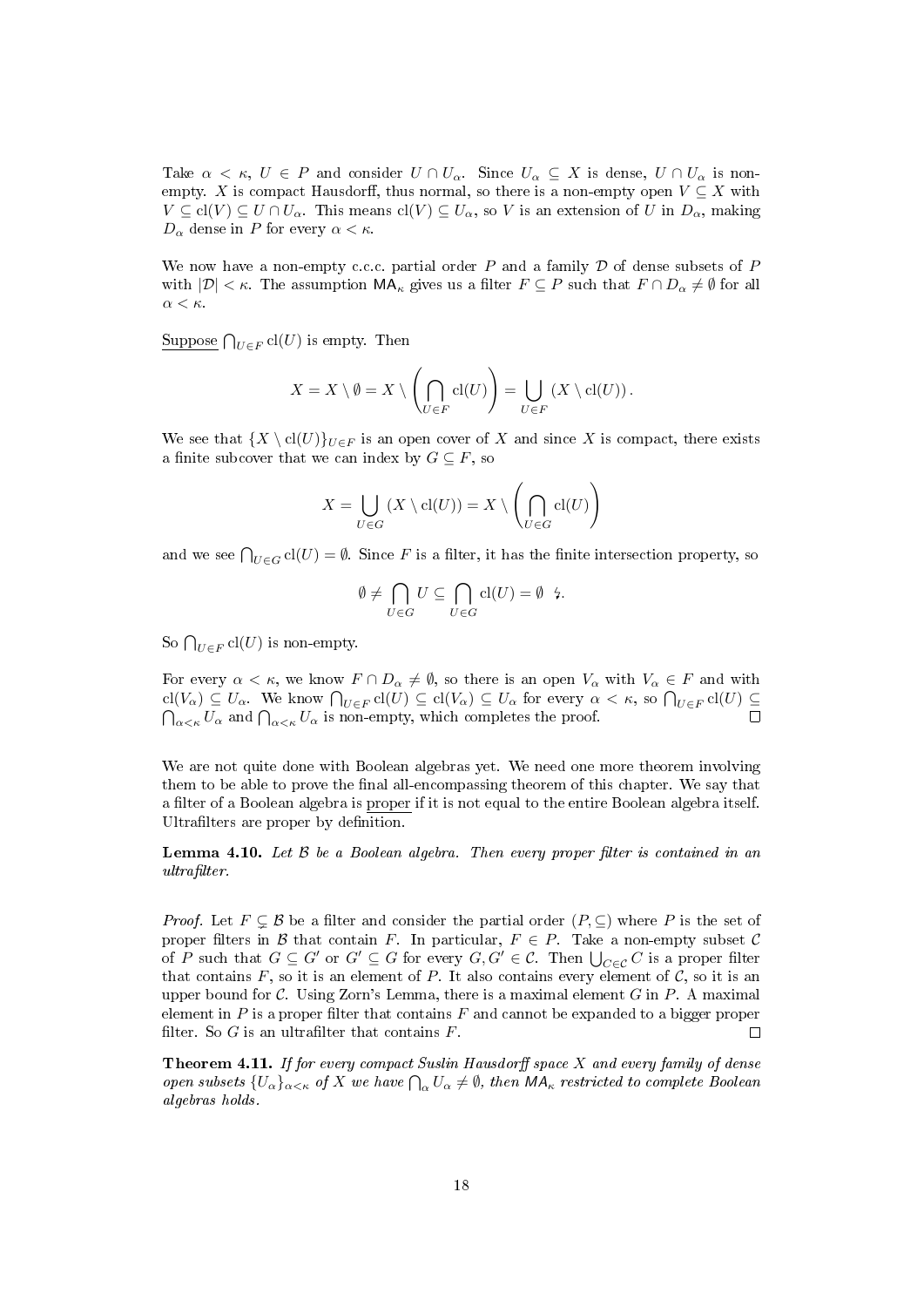*Proof.* Let B be a c.c.c. Boolean algebra and D a family of dense subsets of  $\mathcal{B} \setminus \{0\}$  with  $|\mathcal{D}| \leq \kappa$ .

Define X as the set of ultrafilters of B,  $N_b := \{G \in X \mid b \in G\}$  for some  $b \in \mathcal{B}$  and  $\mathcal{N} := \{N_b\}_{b \in \mathcal{B}}$ . Note that  $b \leq c$  implies  $N_b \subseteq N_c$ , since all filters that contain b also contain  $c$ . Also note that since 1 is contained in every ultrafilter and 0 in none of them, we have  $N_0 = \{G \in X \mid 0 \in G\} = \emptyset$  and  $N_1 = \{G \in X \mid 1 \in G\} = X$ . Thirdly, note that  $N_c \cup N_d = N_{c \vee d}$  for  $b, c \in \mathcal{B}$ , since ultrafilters contain  $c \vee d$  if and only if they contain c or d.

Take  $G \in X$  and  $b \in G$ , which is possible because filters are non-empty. We then have  $G \in N_b$ , so N covers X. Now take  $b, c \in \mathcal{B}$  such that  $N_b \cap N_c \neq \emptyset$ . Then there is a  $G \in N_b \cap N_c$ , so for this G we have  $b, c \in G$ . Since G is a filter, there is a  $d \in G$  with  $d \leq b$  and  $d \leq c$ , so  $N_d \subseteq N_b \cap N_c$ . We conclude that N forms a base for a topology on  $X$ . For the rest of the proof, we equip  $X$  with this topology.

For Hausdorffness, take two distinct ultrafilters  $G, F \subseteq \mathcal{B}$ . Without loss of generality, we can take  $b \in G \setminus F$ . Suppose b is compatible with c for each  $c \in F$ . Then there is a  $b_c \in \mathcal{B} \setminus \{0\}$  with  $b_c \leq b$  and  $b_c \leq c$  for each  $c \in F$ . Consider the filter generated by  ${b_c}_{c\in F}$ , b and F. This is a filter that is strictly larger than F. But F is an ultrafilter 4. So there is a  $c \in F$  that is not compatible with b. Since all elements of a filter are pairwise compatible, we have  $c \notin G$ . Now consider the open sets  $N_b$  and  $N_c$ . We have  $b \in G$  so  $G \in N_b$  and likewise  $F \in N_c$ . Suppose there is a filter  $H \in N_b \cap N_c$ . Then  $b, c \in H$ , so b and c are compatible 4. So  $N_b$  and  $N_c$  are two disjunct open sets containing G and F respectively and since we can do this for any two distinct ultrafilters of  $\mathcal{B} \setminus \{0\}$ ,  $X$  is Hausdorff.

For compactness, let  $C \subseteq B$  be such that  $\bigcup_{c \in C} N_c = X$ , so  $\{N_c\}_{c \in C}$  is a cover of  $X$ . Define

 $F:=\{b\in\mathcal{B}\mid \text{there is an }n\in\mathbb{N}\text{ and there are }c_1,\ldots,c_n\in\mathcal{C}\text{ such that }b\geq\bigwedge^n\}$  $i=1$  $\overline{c_i}\}.$ 

If  $b, b' \in F$ , then there are  $n, n' \in N$  and  $c_1, \ldots, c_n, c'_1, \ldots, c'_{n'} \in \mathcal{C}$  such that  $b \geq \bigwedge_{i=1}^n \overline{c_i}$ and  $b' \geq \bigwedge_{i=1}^{n'} \overline{c'_i}$ . Take  $c := \bigwedge_{i=1}^{n} \overline{c_i} \wedge \bigwedge_{i=1}^{n'} \overline{c'_i}$ . Then  $c \leq b, c \leq b'$  and  $c \in F$ . If  $b'' \geq b$ , then  $b'' \geq \bigwedge_{i=1}^{n} \overline{c_i}$  and thus  $b'' \in F$ . This proves that F is a filter on B.

Suppose that  $F \neq \mathcal{B}$ . By Lemma 4.10, there is an ultrafilter  $G \in X$  that contains F. We have  $\overline{c} \in F \subseteq G$  for every  $c \in \mathcal{C}$ , so by Lemma 4.4,  $c \notin G$  for every  $c \in \mathcal{C}$ . This means that  $G \notin \bigcup_{c \in \mathcal{C}} N_c = X \xi$ , so F is equal to B. In particular  $0 \in F$ , so there are  $c_1,\ldots,c_n\in\mathcal{C}$  such that  $0=\bigwedge_{i=1}^n\overline{c_i}$ . We have  $1=\overline{0}=\overline{\bigwedge_{i=1}^n\overline{c_i}}=\bigvee_{i=1}^nc_i$  and this implies  $\bigcup_{i=1}^n N_c = N_{\bigvee_{i=1}^n c_i} = N_1 = X$ , so  $\{N_{c_i}\}_{i=1}^n$  is a finite subcover of X. This means that every cover of  $X$  by elements of the base has a finite subcover, so  $X$  is compact.

We have  $N_b \cap N_c = \emptyset$  if and only if  $b \wedge c = 0$ , so X is Suslin. For each  $D \in \mathcal{D}$ , define  $W_D := \bigcup_{b \in D} N_b$ . Since D is dense in P, we have that for every  $c \in \mathcal{B}$  there is a  $b \in D$ with  $b \leq c$ , so  $N_b \subseteq N_c$  and  $N_c \cap W_D \supseteq N_c \cap N_b=N_b \neq \emptyset$ . This means that  $W_D \cap U \neq \emptyset$ for every non-empty open  $U \subseteq X$ , so  $W_D$  is open and dense in the topological sense for each  $D \in \mathcal{D}$ .

By assumption,  $\bigcap_{D \in \mathcal{D}} W_D$  is non-empty, so fix a filter G from this set and take an arbitrary  $D \in \mathcal{D}$ . Then  $G \in W_D$ , so there is a  $b \in D$  with  $G \in N_b$  and thus  $b \in G$ , so  $b \in G \cap D \neq \emptyset$ .  $\Box$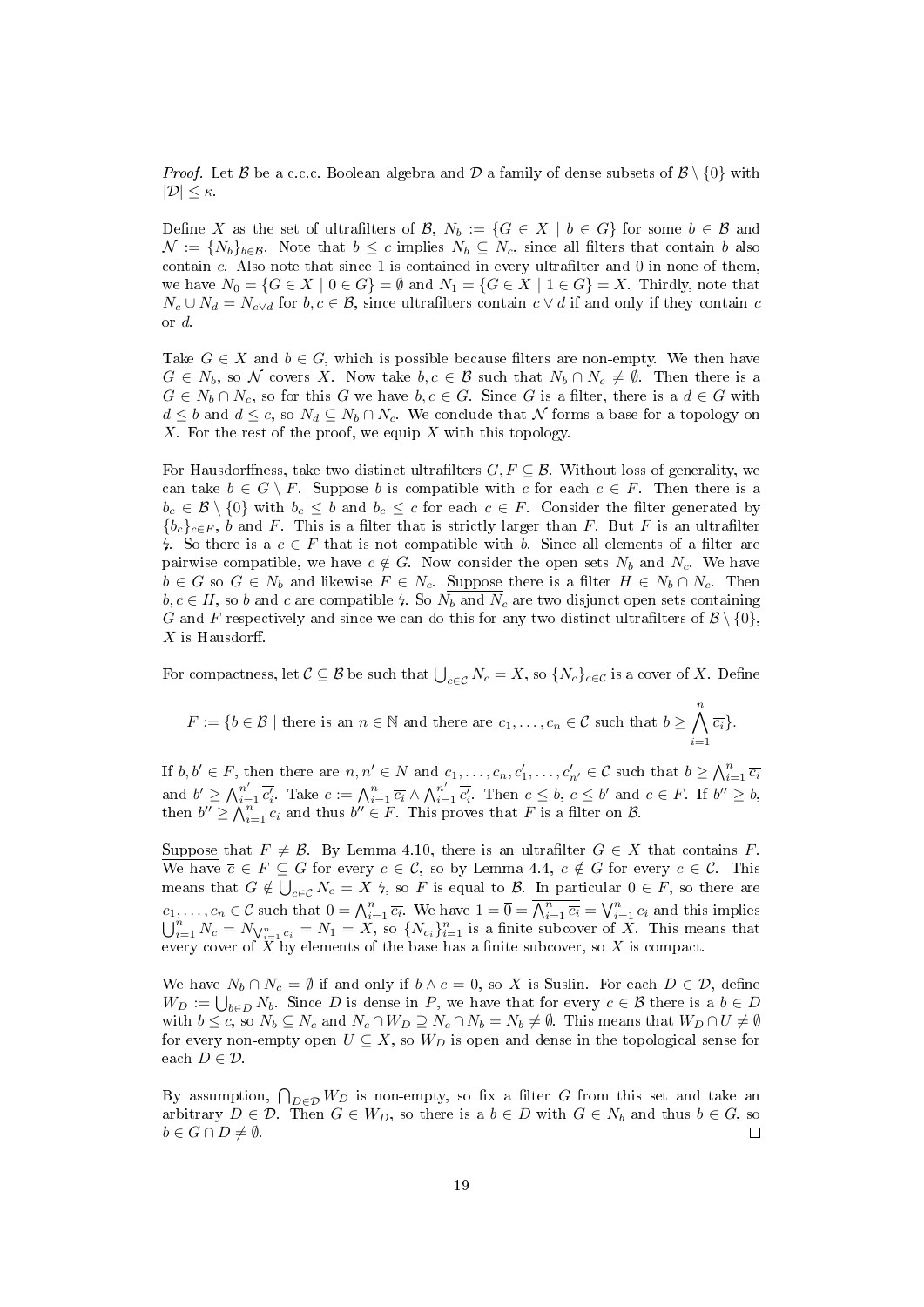## 4.4 The  $MA_{\kappa}$  equivalence theorem

We now have four equivalent statements.

**Theorem 4.12.** For any  $\kappa \geq \omega$ , the following are equivalent:

- (1)  $MA_{\kappa}$ .
- (2)  $MA_{\kappa}$ , restricted to partial orders with cardinality at most  $\kappa$ .
- (3)  $MA_{\kappa}$ , restricted to complete Boolean algebras.
- (4) If X is a compact Suslin Hausdorff space and  $U_{\alpha}$  are dense open subsets of X for each  $\alpha < \kappa$ , then  $\bigcap_{\alpha} U_{\alpha} \neq \emptyset$ .

Proof. We have seen that (1) and (2) are equivalent by Theorem3.14 and that (1) and (3) are equivalent by Theorem 4.6. Furthermore, (1) implies (4) by Theorem 4.9 and (4) implies (3) by Theorem 4.11, giving us that all four statements are equivalent.  $\Box$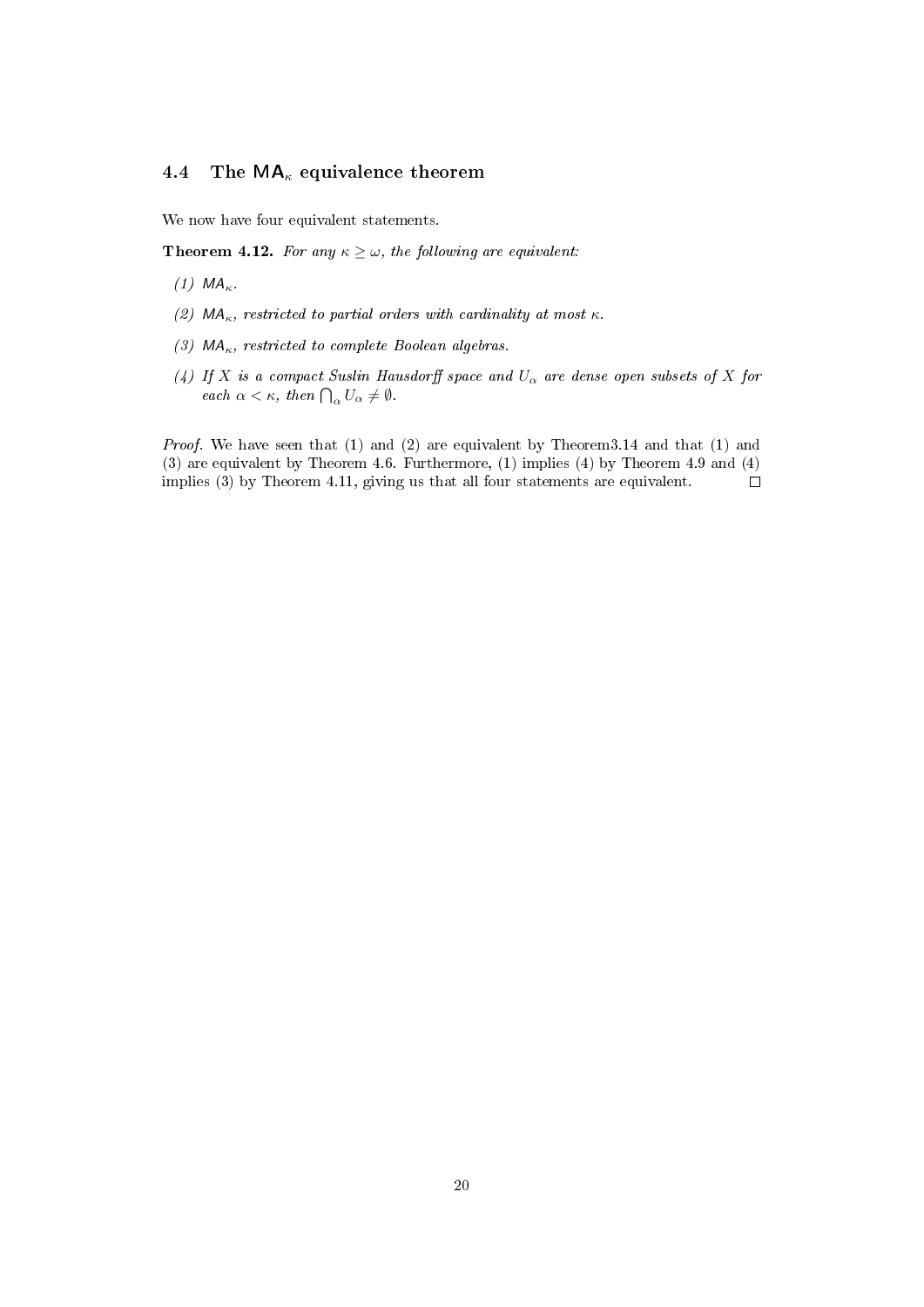### 5 The Suslin property again

We now return the question of whether a product of two Suslin spaces is necessarily Suslin. Recall that  $\omega_1$  is (the cardinality of) the first uncountable ordinal. If we assume  $\neg$ CH, this is a set that is strictly between N and R with respect to cardinality.

**Lemma 5.1.** Assume  $MA_{\omega_1}$ . Let X be a space with the Suslin property and  $\{U_{\alpha}\}_{{\alpha<\omega_1}}$ be a family of non-empty open subsets of X. Then there is an uncountable  $A \subseteq \omega_1$  such that  ${U_{\alpha}}_{\alpha \in A}$  has the finite intersection property.

*Proof.* Define  $V_{\alpha} := \bigcup_{\gamma > \alpha} U_{\gamma}$ . Then  $V_{\alpha} \subseteq V_{\beta}$  if  $\beta < \alpha$ . We want an  $\alpha$  such that  $cl(V_\alpha) = cl(V_\beta)$  whenever  $\beta > \alpha$ . Suppose there is no such  $\alpha$ . Then we have an increasing sequence of ordinal numbers  $\{\alpha_\xi\}_{\xi<\omega_1}$  with  $\mathrm{cl}(V_{\alpha_{\xi+1}})\,\neq\,\mathrm{cl}(V_{\alpha_\xi}).$  Then the sequence  ${V_{\alpha_{\xi}} \setminus cl(V_{\alpha_{\xi+1}})}_{\xi < \omega_1}$  is an uncountable sequence of non-empty disjoint open subsets of the Suslin space  $X \xi$ .

Take an  $\alpha$  with  $cl(V_{\alpha}) = cl(V_{\beta})$  whenever  $\beta > \alpha$ . Since  $V_{\alpha} \subseteq V_{\beta}$  if  $\beta < \alpha$  and  $cl(V_{\alpha}) =$ cl(V<sub>β</sub>) if  $\beta \geq \alpha$ , we have cl(V<sub>α</sub>)  $\subseteq$  cl(V<sub>β</sub>) for all  $\beta < \omega_1$ . Define the partial order P :=  ${U \subseteq V_\alpha \mid U}$  open and non-empty} with inclusion as relation. X is a Suslin space, thus P is a c.c.c. partial order. For each  $\beta < \omega_1$ , define  $D_\beta := \{U \in P \mid \exists \gamma > \beta \text{ with } U \subseteq U_\gamma\}.$ 

Take  $U \in P$ . Then  $\emptyset \neq U \subseteq V_\alpha \subseteq cl(V_\alpha) \subseteq cl(V_\beta)$ . The set  $V_\beta$  is of course dense in its closure and U is open, so  $\emptyset \neq U \cap V_\beta = U \cap \bigcup_{\gamma > \beta} U_\gamma$ . This means that there is a  $\gamma > \beta$ with  $U \cap U_{\gamma} \neq \emptyset$ , so  $U \cap U_{\gamma} \in D_{\beta}$ . Thus  $U \cap U_{\gamma}$  is an extension of U in  $D_{\beta}$ , making  $D_{\beta}$ dense in P for every  $\beta < \omega_1$ .

 $P$  is a non-empty c.c.c. partial order and  $\{D_{\beta}\}_{\beta<\omega_1}$  is a family of at most  $\omega_1$  dense subsets of P, so  $MA_{\omega_1}$  gives us a filter F in P such that  $F \cap D_\beta \neq \emptyset$  for every  $\beta < \omega_1$ .

Define  $A := \{ \gamma < \omega_1 \mid \exists U \in F \text{ with } U \subseteq U_\gamma \} \subseteq \omega_1$ . Take  $\beta < \omega_1$ , then there is a  $U \in F$ with  $U \n\t\in D_\beta$ , so there is a  $\gamma > \beta$  with  $U \n\t\subseteq U_\gamma$ . This  $\gamma$  then is an element of A. For every  $\beta < \omega_1$ , we can find a  $\gamma > \beta$  with  $\gamma \in A$  this way, so A is uncountable.

Take  $B \subseteq A$  finite and consider  $\{U_{\gamma}\}_{\gamma \in B}$ . For every  $\gamma \in B$  there exists a  $U'_{\gamma} \in F$  with  $U'_\gamma \subseteq U_\gamma$ . Since F is a filter, it has the finite intersection property and since  $\{U'_\gamma\}_{\gamma\in B}$  is finite, we have

$$
\emptyset\neq \bigcap_{\gamma\in B}U'_\gamma\subseteq \bigcap_{\gamma\in B}U_\gamma,
$$

so  ${U_{\gamma}}_{\gamma \in A}$  has the finite intersection property.

Using this, we can prove the following.

**Theorem 5.2.** Assume  $MA_{\omega_1}$ . Then a product of two Suslin spaces is Suslin.

*Proof.* Take  $(X, \tau_X)$  and  $(Y, \tau_Y)$  two Suslin spaces and suppose  $X \times Y$  is not a Suslin space. Then there is an (uncountable) family of non-empty open disjoint subsets  $\{W_{\alpha}\}_{{\alpha<{\omega_1}}}$  of  $X \times Y$ . For every  $\alpha < \omega_1$ , there is an open rectangle  $U_\alpha \times V_\alpha \subseteq W_\alpha$  with  $U_\alpha \in \tau_X$  and  $V_\alpha \in \tau_Y$  both non-empty. This gives us a family  $\{U_\alpha\}_{\alpha<\omega_1}$  of non-empty open subsets of X. Since we assume  $\mathsf{MA}_{\omega_1}$ , we can use Lemma 5.1 and there is an uncountable  $A \subseteq \omega_1$ such that  ${U_{\alpha}}_{\alpha \in A}$  has the finite intersection property.

 $\Box$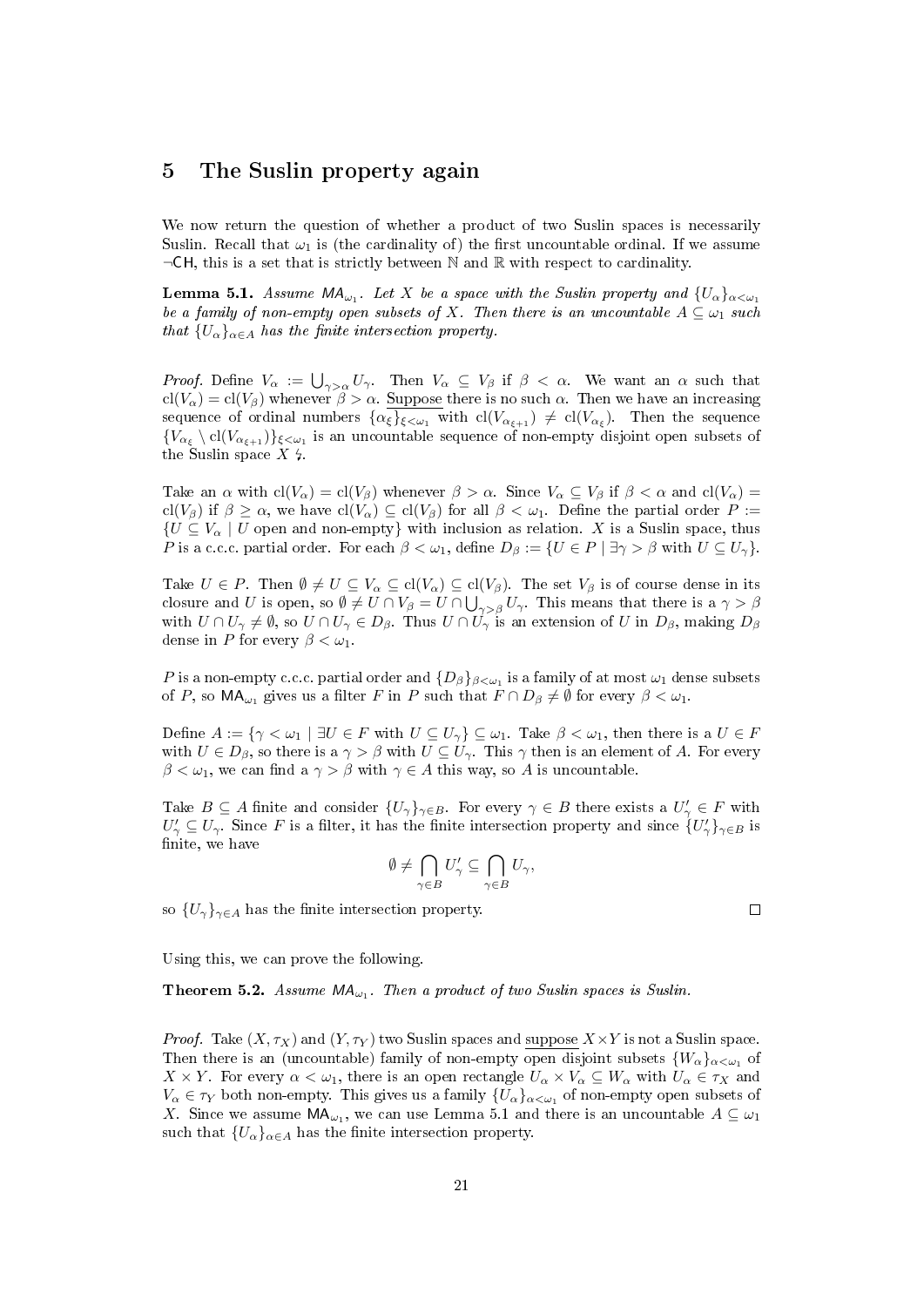By this property,  $U_\alpha \cap U_\beta \neq \emptyset$  when  $\alpha \neq \beta \in A$ . But  $U_\alpha \times V_\alpha \cap U_\beta \times V_\beta \subseteq W_\alpha \cap W_\beta = \emptyset$ , so  $V_\alpha\cap V_\beta=\emptyset$  whenever  $\alpha\neq\beta\in A$ . This gives us an uncountable family  $\{V_\alpha\}_{\alpha\in A}$  of pairwise disjoint non-empty open subsets of the Suslin space  $Y \nmid X$ . So  $X \times Y$  is a Suslin space. space.

Corollary 5.3. Assume  $MA_{\omega_1}$ . Then every product of Suslin spaces is Suslin.

Proof. We have seen this for the product of two Suslin spaces in Theorem 5.2. By induction, we can extend this to finite products of Suslin spaces, and by Theorem 2.6 we can extend this to arbitrary products.  $\Box$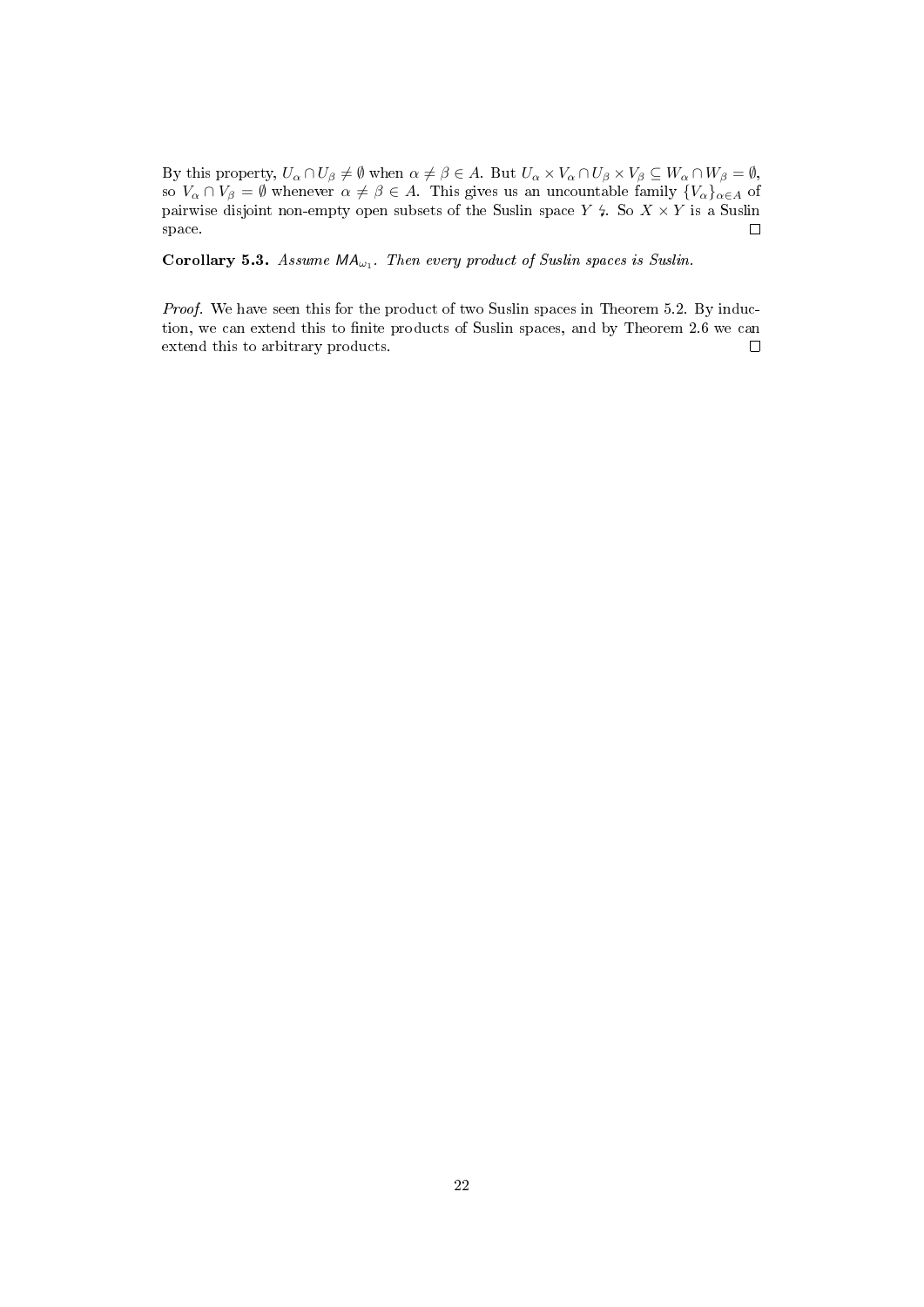## 6 The Galvin-Laver counterexample

The goal of this chapter is to find two Suslin spaces such that their product is not Suslin. We have already seen that this cannot be done with only the **ZFC** axioms, we need to include the Continuum Hypothesis as well to obtain the Galvin-Laver (counter)example. Laver<sup>4</sup> first introduced this result in unpublished work, Galvin<sup>5</sup> completed it into [5] in 1980. While the article refers to its content as `a simple proof of Laver's result', giving the entire proof is beyond the scope of this text, and we will state some generalized results without proof to obtain the counterexample. The whole proof can be found in [5] if one is interested. Note that in the paper, the c.c.c. and the Suslin property are both called  $\omega_1$ -c.c.' and that the definition of compatibility is slightly different.

The first useful result reduces our problem to partial orders instead of topological spaces. We need to define a partial order on a product of partial orders before this makes sense.

**Definition 6.1.** If  $(P, \leq_P)$  and  $(Q, \leq_Q)$  are partial orders, then  $P \times Q$  is partially ordered by the rule  $(p, q) \leq (p', q') \Leftrightarrow p \leq_P p'$  and  $q \leq_Q q'$ .

Using this definition, there exist two Suslin spaces whose product is not Suslin if and only if there are two c.c.c. partially ordered sets whose product does not satisfy the c.c.c. property. The proof of this uses Gleason spaces and forcing and is the proof of Theorem 2.8 in [5]. For the construction of these partial orders, we need some notational shorthands.

**Definition 6.2.** Let  $X, Y$  be sets and  $\kappa$  be a cardinal number.

- $[X]^{\kappa} := \{ A \subseteq X \mid |A| = \kappa \}.$
- $[X]^{<\kappa} := \{ A \subseteq X \mid |A| < \kappa \}.$
- If  $X \subseteq [\kappa]^2$ , then  $P(\kappa, X) := \{A \in [\kappa]^{<\omega} \mid [A]^2 \subseteq X\}$ . This is a partial order with reverse (!) inclusion as relation. So  $A \leq B$  if and only if  $A \supseteq B$ .

Note that  $[A]^2$  is just the set of all subsets of A with exactly 2 elements, so X in the last bullet is a set of sets of exactly two ordinal numbers less than  $\kappa$ . Also note that  $[B]^{\kappa} = \emptyset$ whenever  $|B| < \kappa$ .

**Lemma 6.3.** Let  $X, Y \subseteq [\omega_1]^2$  be disjoint. Then  $P(\omega_1, X) \times P(\omega_1, Y)$  is not c.c.c..

*Proof.* Take  $\alpha < \omega_1$ . Since  $|\{\alpha\}| = 1 < 2$ , we have  $|\{\alpha\}|^2 = \emptyset$  and thus  $|\{\alpha\}|^2 \subseteq X$  holds, so  $\{\alpha\} \in P(\omega_1, X)$  for each  $\alpha < \omega_1$ . Likewise we have  $\{\alpha\} \in P(\omega_1, Y)$  for each  $\alpha < \omega_1$ .

Take  $\alpha, \beta < \omega_1$  with  $\alpha \neq \beta$  and suppose that  $({\alpha}, {\alpha})$  and  $({\beta}, {\beta})$  are compatible. Then there are  $A \in P(\omega_1, X)$  and  $B \in P(\omega_1, Y)$  such that  $(A, B) \leq (\{\alpha\}, \{\alpha\})$  and  $(A, B) \leq (\{\beta\}, \{\beta\})$ . Then we have  $A \leq \{\alpha\}, B \leq \{\alpha\}, A \leq \{\beta\}$  and  $B \leq \{\beta\},$  so  $A \supseteq {\alpha, \beta}$  and  $B \supseteq {\alpha, \beta}$  hold. We have  $A \in P(\omega_1, X)$ , so  $\{\alpha, \beta\} \in [A]^2 \subseteq X$  and  $B \in P(\omega_1, Y)$ , so  $\{\alpha, \beta\} \in [B]^2 \subseteq Y$ . Now  $\{\alpha, \beta\} \in X \cap Y$ , but X and Y were disjoint  $\sharp$ .

This means that  ${(\{\alpha\}, \{\alpha\})\}_{\alpha < \omega_1}$  is an uncountable antichain and  $P(\omega_1, X) \times P(\omega_1, Y)$ is not c.c.c..  $\Box$ 

 $4Richard Layer (1942-2012)$ , American set theorist.

 $5$ Fred Galvin, (1936–), American set theorist and combinatorist.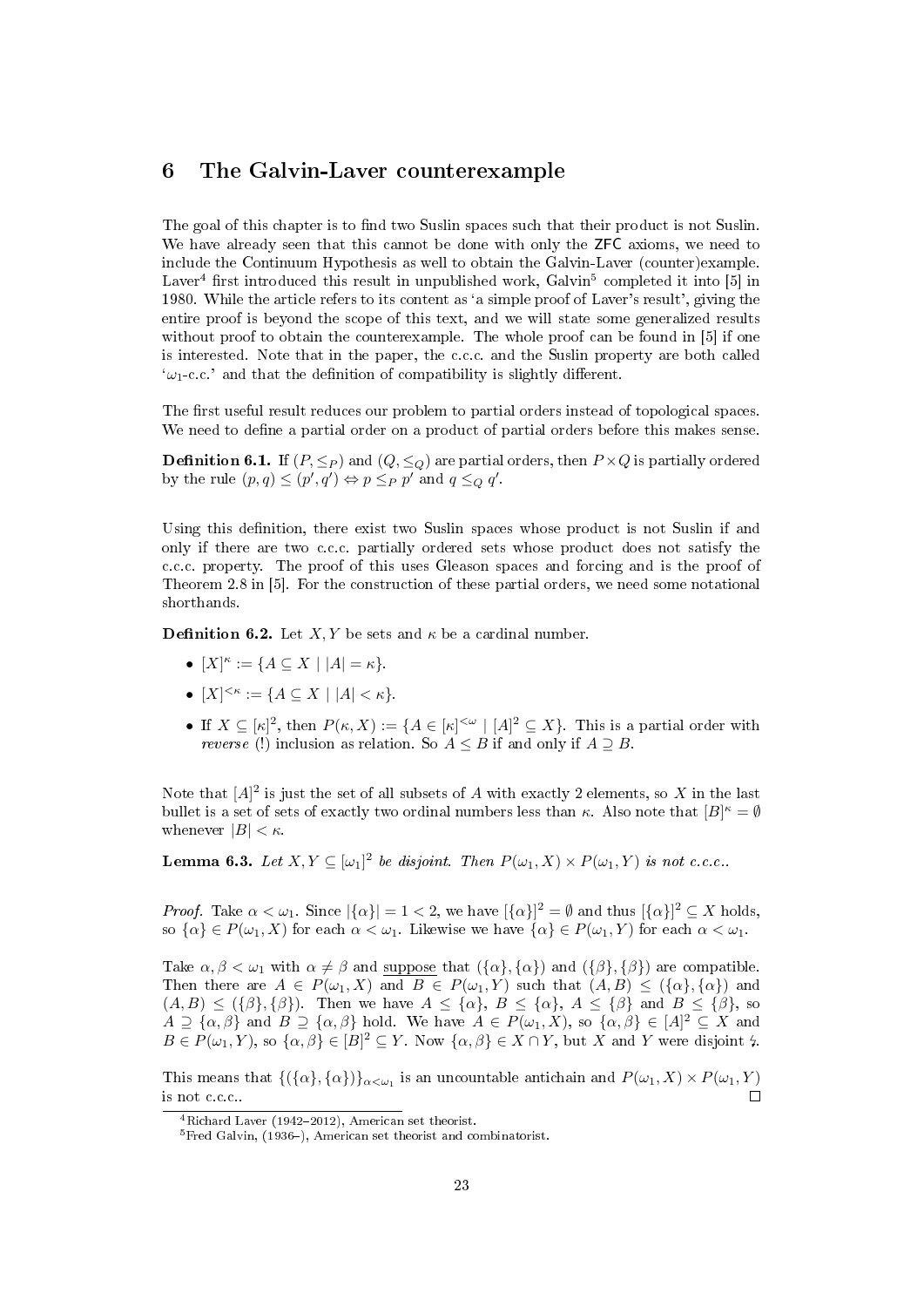Now the conclusion follows from the following lemma.

**Lemma 6.4.** Assume CH. Then there are disjoint  $X, Y \subseteq [\omega_1]^2$  such that  $P(\omega_1, X)$  and  $P(\omega_1, Y)$  have the c.c.c. property.

The proof of this lemma uses a very elaborate way to define  $X$  and  $Y$  inductively. It is part of the proof of Theorem 3.3 in [5] which uses the  $\Delta$ -system lemma (Lemma 2.5) again. Combining Lemma 6.3 with 6.4, we see that  $P(\omega_1, X)$  and  $P(\omega_1, Y)$  are c.c.c. partial orders with a non-c.c.c. product. This proves that there exist Suslin spaces with a non-Suslin product if we assume CH.